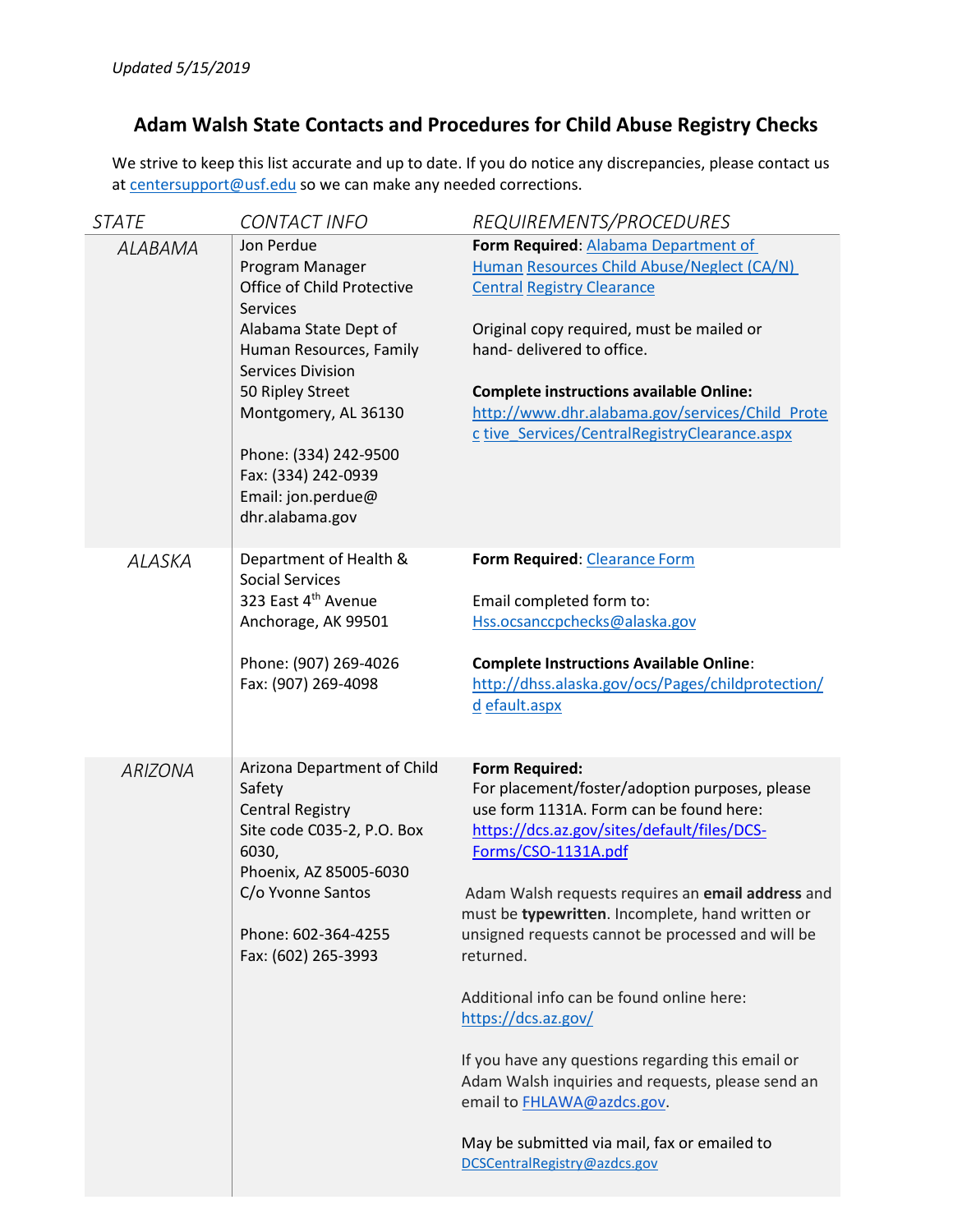| ARKANSAS          | Arkansas Child Maltreatment<br><b>Central Registry</b><br>P.O. Box 1437, Slot S 566<br>Little Rock, AR 72203<br>Phone: (501) 682-0405<br>Fax: (501) 682-0407                                                                       | Form Required: Application for Child Maltreatment<br>Central Registry, available for download here (at<br>bottom of page):<br>http://arkedu.state.ar.us/commemos/static/fy0809/<br>4299.html<br>http://humanservices.arkansas.gov/dcfs/DCFSforms<br>Library/CFS-316.pdf<br>Fax this form and standard cover letter on<br>letterhead.                                                                                                                                                                                                                                      |
|-------------------|------------------------------------------------------------------------------------------------------------------------------------------------------------------------------------------------------------------------------------|---------------------------------------------------------------------------------------------------------------------------------------------------------------------------------------------------------------------------------------------------------------------------------------------------------------------------------------------------------------------------------------------------------------------------------------------------------------------------------------------------------------------------------------------------------------------------|
| <b>CALIFORNIA</b> | California Dept. of Justice<br><b>Bureau of Criminal</b><br><b>Information &amp; Analysis</b><br><b>CACI</b><br>P.O. Box 903387<br>Sacramento, CA 94203<br>Phone: (916) 227-5052<br>Fax: (916) 227-6364<br>Caci-inquiry@doj.ca.gov | Form Required: BCIA 4057 Child Abuse Central<br>Index Inquiry Request for Out of State Foster Care &<br><b>Adoption Agencies</b><br>Original signature required, form can only be<br>submitted by mail.<br>\$15 Processing fee<br>More information available online:<br>http://oag.ca.gov/childabuse/outofstatefosteradopt<br><u>ion</u><br>http://ccld.ca.gov/adamwalshi 2609.htm<br>Note: CA does not have a mechanism for releasing<br>information for the purpose of Investigation unless<br>to Law Enforcement conducting an investigation of a<br>child abuse case. |
| COLORADO          | <b>CDHS Background</b><br><b>Investigation Unit</b><br>1575 Sherman Street,<br><b>Ground Floor</b><br>Denver, CO 80203<br>Phone: (303) 866-7436 or<br>866-4614                                                                     | Form Required: BIU Individual Inquiry Form<br>https://dcfs.my.salesforce.com/sfc/p/410000012srR<br>/a/41000000Cfvz/hsgwrNUiscdkir3QQ2yL3JJjjbm4tq<br>kyQFaNej0HBVI<br>Original Signature Required, form can only be<br>submitted by mail.<br>\$35 Processing Fee, made payable to CDHS, BIU,<br><b>Records and Reports</b><br>More Information available online:                                                                                                                                                                                                          |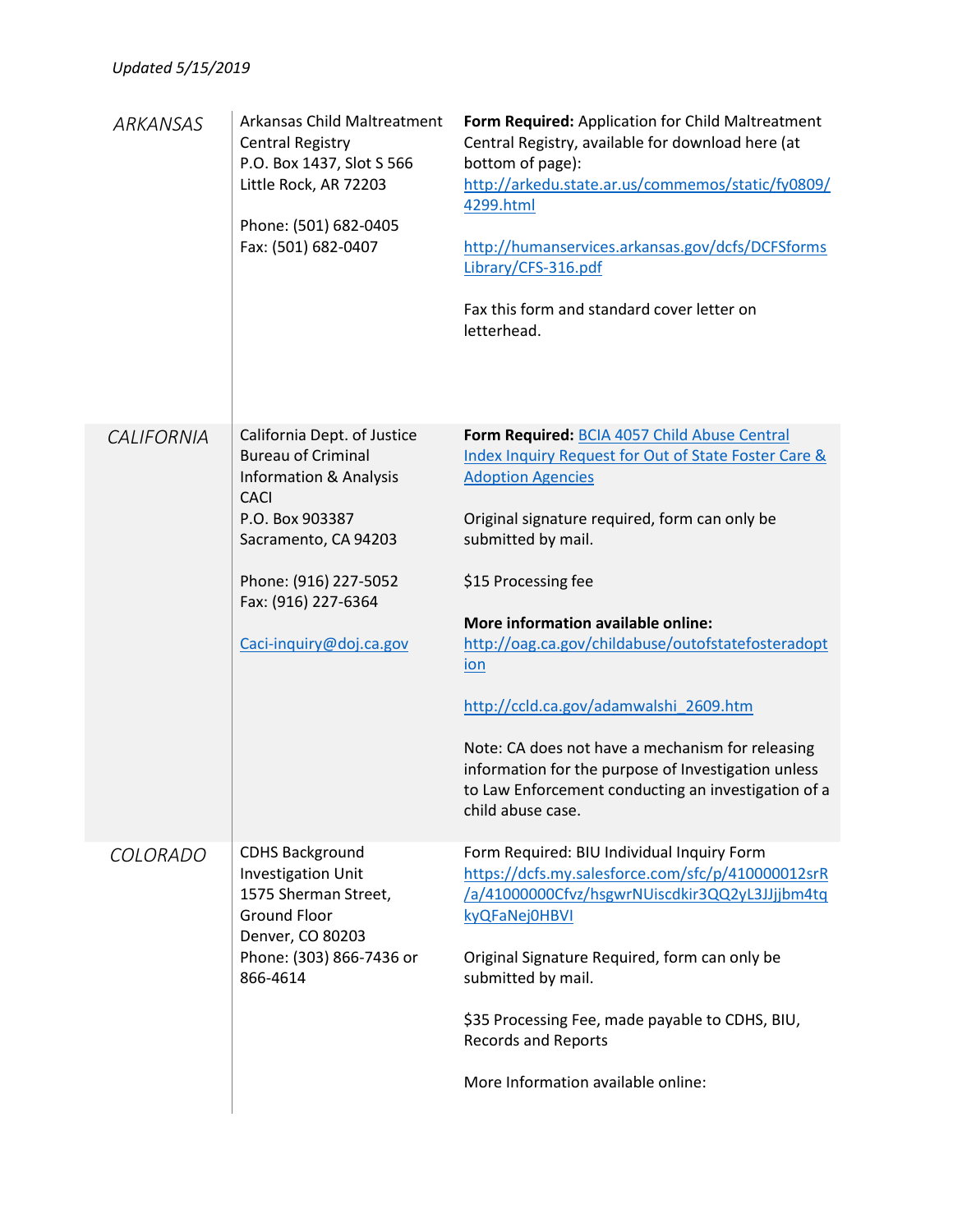|                                       |                                                                                                                                                                                                                                       | http://coloradoofficeofearlychildhood.force.com/oe<br>c/OEC Providers?p=Providers&s=Background-<br>Checks⟨=en                                                                                                                                                                                |
|---------------------------------------|---------------------------------------------------------------------------------------------------------------------------------------------------------------------------------------------------------------------------------------|----------------------------------------------------------------------------------------------------------------------------------------------------------------------------------------------------------------------------------------------------------------------------------------------|
| <b>CONNECTICUT</b>                    | Department of Children and<br><b>Families Careline</b><br>505 Hudson Street<br>Hartford, CT 06106                                                                                                                                     | Form Required: DCF-3033 Foster Care and Adoption<br>Background Search Release, available on this page:<br>https://portal.ct.gov/-/media/DCF/Policy/NEW-<br>fillin-Forms/DCF-3033-O.pdf?la=en                                                                                                 |
| <b>DELAWARE</b>                       | DSCYF, OCCL<br>Criminal History Unit<br>1825 Faulkland Road<br>Wilmington, DE 19805<br>Phone: 302-892-5800<br>Fax: 302-633-5191                                                                                                       | Form Required:<br><b>Delaware Child Protection Registry Request Form</b><br>More information available online:<br>http://kids.delaware.gov/information/adamwalsh.s<br>html                                                                                                                   |
| <b>DISTRICT OF</b><br><b>COLUMBIA</b> | Child & Family Services<br>Agency<br><b>Child Protection Register</b><br>200   Street, SE<br>Washington, DC 20003<br>Phone: 202-442-6100<br>Fax: 202-727-8040<br>Email: cfsa@dc.gov                                                   | Form Required:<br>https://cfsa.dc.gov/sites/default/files/dc/sites/cfsa/<br>publication/attachments/CPR Check Application FI<br>NAL 030818 English fillable 0.pdf (General CPR<br>Check Application)<br>Submit letter via Fax, Attn: Supervisor, DC Child<br><b>Protection Register Unit</b> |
| <b>FLORIDA</b>                        | Florida Department of<br><b>Children and Families</b><br>Office of Child Welfare<br>Building 6 Room 339<br>1317 Winewood Boulevard<br>Tallahassee, FL 32399<br>Fax: 850-487-6064<br>Email:<br>Adamwalsh.requests@myflfa<br>milies.com | Additional Information may be available online:<br>http://cfsa.dc.gov/service/background-checks<br>Form Required:<br>http://www.dcf.state.fl.us/programs/abuse/docs/Ce<br>ntralAbuseHotlineRecordSearch.pdf<br>Submit via Fax, Mail or email                                                 |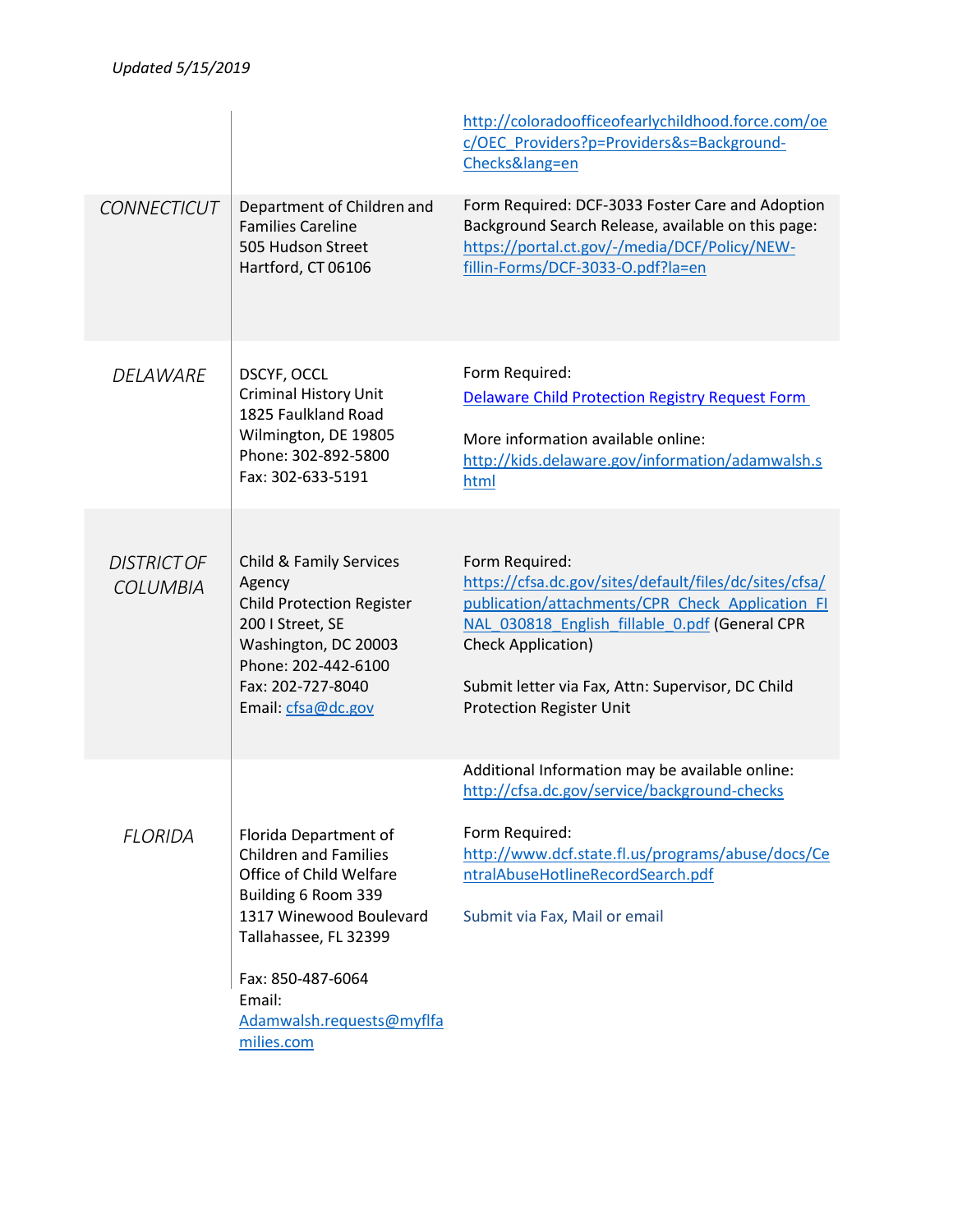| <b>GEORGIA</b> | Georgia Dept of Human<br><b>Services</b><br>Attn: Child Protective<br><b>Services Screening</b><br>2 Peachtree St. NW,<br>18 Floor<br>Atlanta Georgia 30303<br>For questions send e-mail to:<br>georgiaadamwalshcheck@dh<br>s.ga.gov | Georgia's Child Protective Services Information<br>System (Child Abuse Registry)<br>Please ensure that the required documents below<br>are available before submitting the screening<br>request.<br>1) Request on Letterhead<br>2) Signed Screening Request Form<br>Note: If the request is for a foster/adoptive<br>parent, have the applicant to sign the form.<br>Online screening request:<br>https://gacar.dhs.ga.gov/Screening/Home/AgencyR<br>equest (State or government agency<br>of this state or any other states.)<br>Downloadable submission form:<br>https://gacar.dhs.ga.gov/General/Home/Download/<br>1?option=view<br>* Georgia will not allow a private foster care agency |
|----------------|--------------------------------------------------------------------------------------------------------------------------------------------------------------------------------------------------------------------------------------|----------------------------------------------------------------------------------------------------------------------------------------------------------------------------------------------------------------------------------------------------------------------------------------------------------------------------------------------------------------------------------------------------------------------------------------------------------------------------------------------------------------------------------------------------------------------------------------------------------------------------------------------------------------------------------------------|
|                |                                                                                                                                                                                                                                      | access to their Central Registry check                                                                                                                                                                                                                                                                                                                                                                                                                                                                                                                                                                                                                                                       |
| <b>GUAM</b>    | <b>Bureau of Social Services</b><br>Administration<br>Department of Public Health<br>& Social Services<br>194 Hernan Cortez Avenue<br>Hagatna, Guam 69610<br>Phone: 671-475-2653<br>Fax: 671-477-0500                                | Form Required: None. Print request for information<br>on letterhead.<br>Signed release required.                                                                                                                                                                                                                                                                                                                                                                                                                                                                                                                                                                                             |
| <b>HAWAII</b>  | Department of Human<br>Services<br><b>Child Welfare Services</b><br>Section<br>420 Waiakamilo Road, Suite<br>300A<br>Honolulu, HI 96817<br>Phone: 808-832-0609<br>Fax: 808-832-0628                                                  | Form Required: Consent to Release Information<br>from the Child Protective Services System Central<br>Registry<br>Original form must be mailed.<br>Additional Information available online:<br>http://humanservices.hawaii.gov/ssd/backgroundch<br>eck/                                                                                                                                                                                                                                                                                                                                                                                                                                      |
|                |                                                                                                                                                                                                                                      |                                                                                                                                                                                                                                                                                                                                                                                                                                                                                                                                                                                                                                                                                              |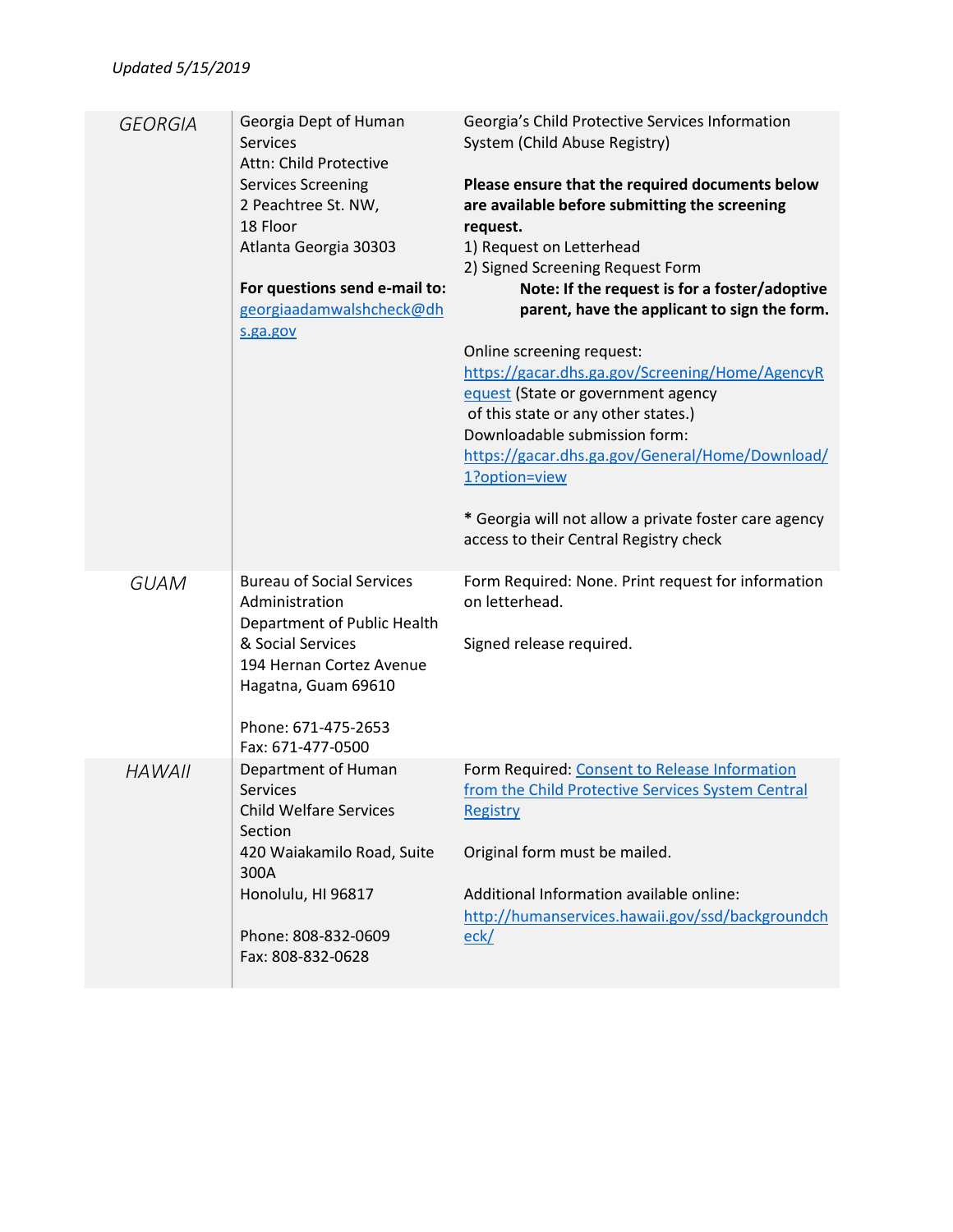|                       | Idaho Department of Health<br>& Welfare                         | Website: https://chu.dhw.idaho.gov                                                                                                                                  |
|-----------------------|-----------------------------------------------------------------|---------------------------------------------------------------------------------------------------------------------------------------------------------------------|
|                       | <b>Criminal History Unit</b><br>PO Box 83720                    | Form: The form is the authorization from the<br>subject of the search to complete the Idaho Child                                                                   |
|                       | Boise, ID 83707-9815                                            | Protection Registry Check. Additional<br>documentation should be included to clarify                                                                                |
|                       | Phone: 208-332-7990<br>Fax: 208-332-7991                        | request specifics.                                                                                                                                                  |
|                       | Email:                                                          | Form:                                                                                                                                                               |
|                       | crimhist@dhw.idaho.gov                                          | https://chu.dhw.idaho.gov/documents/Idaho CP R<br>egistry Check Request Form.pdf                                                                                    |
|                       | Contact: Fernando Castro,                                       |                                                                                                                                                                     |
|                       | Program                                                         | Go to: Instructions (https://chu.dhw.idaho.gov)                                                                                                                     |
|                       | Supervisor<br>E-mail:                                           | Is the Form Required? Yes.                                                                                                                                          |
|                       | Fernando.castrof@dhw.idah                                       |                                                                                                                                                                     |
|                       | o.gov<br>Alternate e-mail:                                      | Signed release required. Yes - signed and notarized                                                                                                                 |
|                       | crimhist@dhw.idaho.gov                                          | Methods of transmission: Mail, fax, e-mail with<br>attachment scanned in PDF format. E-mail to:<br>crimhist@dhw.idaho.gov                                           |
|                       |                                                                 | Fee: \$20 per search. Will accept check or money<br>order payable to IDHW that accompanies the<br>request.                                                          |
|                       |                                                                 | Note: Processing fees are reimbursable under Title<br>IV-E administrative expenses.                                                                                 |
|                       | Department of Family &                                          | Form Required: CFS 689 Authorization for                                                                                                                            |
| <b>ILLINOIS</b>       | <b>Children Services</b><br>406 E. Monroe Street, Station<br>30 | <b>Background Check for Programs NOT Licensed by</b><br>DCFS (note: This form is also available in Spanish at<br>http://www.illinois.gov/dcfs/aboutus/notices/Pages |
|                       | Springfield, IL 62701                                           | /default.aspx)                                                                                                                                                      |
|                       | Phone: 217-557-0758<br>Fax: 217-782-3991                        | Request may be submitted via mail, fax or email.<br>Please specify on subject line: Out-of-State Child                                                              |
| <i><b>INDIANA</b></i> | Indiana Dept. Of Child<br>Services, COBCU                       | Welfare<br>Requests for CPI/CPS history checks must be<br>submitted via Indiana's on-line portal.                                                                   |
|                       | 302 W. Washington St.                                           |                                                                                                                                                                     |
|                       | Room E306, MS08                                                 | For updates and implementation of this new                                                                                                                          |
|                       | Indianapolis, IN 46204                                          | portal and information specific to CPI/CPS                                                                                                                          |
|                       | Fax: 317-234-4633                                               | History Check Requests, please visit the IN DCS<br><b>Background Check Webpage</b>                                                                                  |
|                       | Email:                                                          | at: https://www.in.gov/dcs/3928.htm                                                                                                                                 |
|                       | background.checkunit@dcs.i                                      |                                                                                                                                                                     |
|                       | n.gov                                                           | Additional information may be available online:<br>http://www.in.gov/dcs/2363.htm                                                                                   |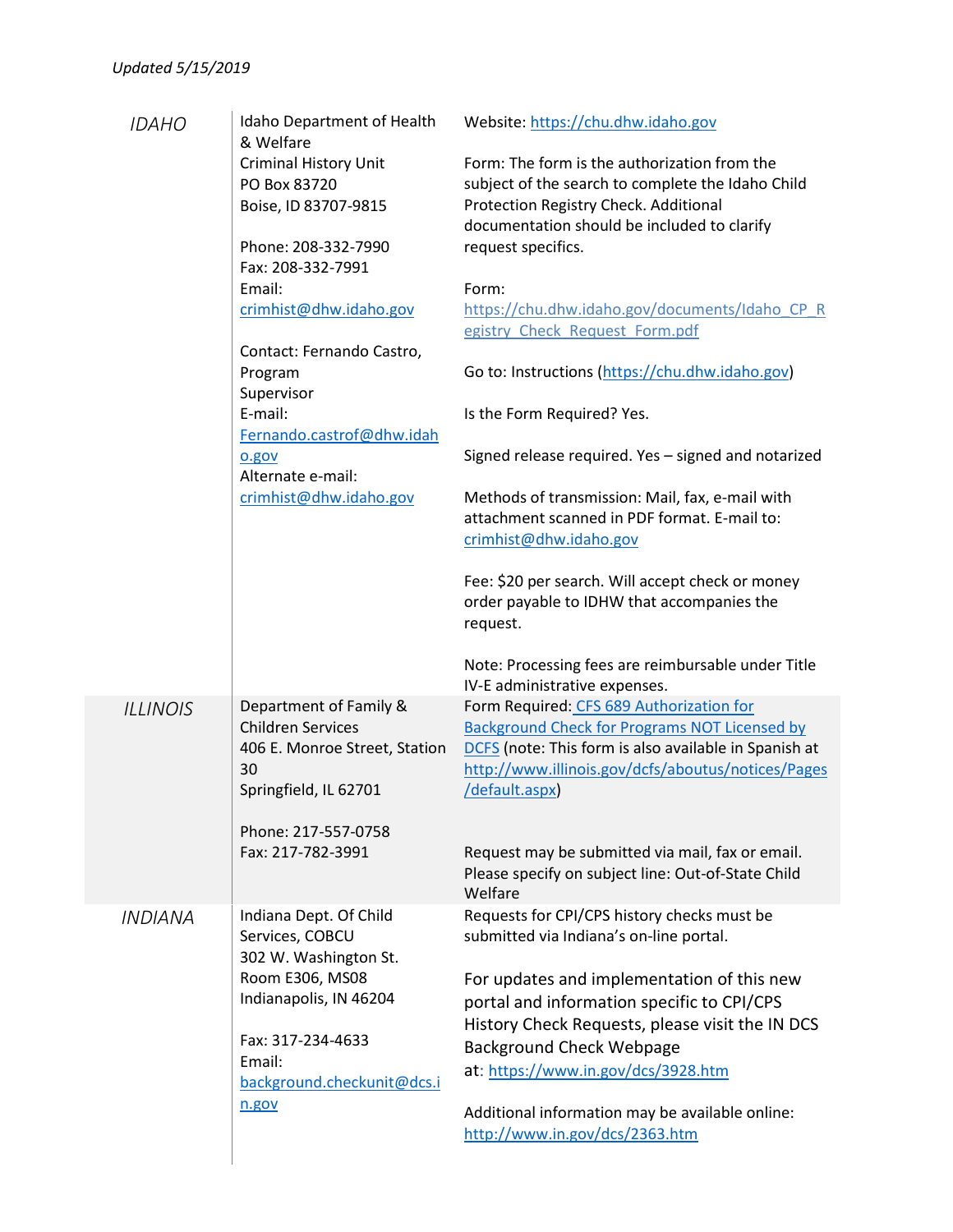| <b>IOWA</b>     | <b>Central Abuse Registry</b><br>Iowa DHS<br>P.O. Box 4826<br>Des Moines, IA 50305<br>Fax: 515-564-4112<br>Email:<br>DHSAbuseRegistry@dhs.stat<br>e.ia.us                                                                                 | Form Required: Request for Child Abuse Information<br>Forms may be submitted via Mail, Fax or Email.                                                                                                                                                                                                                                                                                                                                                                                                                                                                                                                                                                                                                       |
|-----------------|-------------------------------------------------------------------------------------------------------------------------------------------------------------------------------------------------------------------------------------------|----------------------------------------------------------------------------------------------------------------------------------------------------------------------------------------------------------------------------------------------------------------------------------------------------------------------------------------------------------------------------------------------------------------------------------------------------------------------------------------------------------------------------------------------------------------------------------------------------------------------------------------------------------------------------------------------------------------------------|
| <b>KANSAS</b>   | Attn: DCF/Child Abuse and<br><b>Neglect Central Registry</b><br>P.O. Box 2637<br>Topeka, KS 66612<br>Fax: 785-296-8609                                                                                                                    | Form Required:<br>http://www.dcf.ks.gov/services/PPS/<br>Documents/OBI 1011 CAN ROI.pdf<br>Required fee of \$10<br>Requests should be submitted via Mail/Email/or Fax"<br>Email Address: DCF.CentralRegistry@ks.gov<br>Additional Information available online:<br>http://www.dcf.ks.gov/services/PPS/Pages/Adam-<br>Walsh-Legislation.aspx                                                                                                                                                                                                                                                                                                                                                                                |
| <b>KENTUCKY</b> | Department for Community<br><b>Based Services</b><br>Records Management<br>Section<br>275 East Main Street, 3E-G<br>Frankfort, KY 40621<br>Phone: 502-564-3834<br>Fax: 502 564-9554                                                       | Form Required: None<br>Requests should be printed on letterhead and<br>submitted via mail or fax.<br>Additional information may be available online:<br>http://chfs.ky.gov/dcbs/adamwalshforms.htm                                                                                                                                                                                                                                                                                                                                                                                                                                                                                                                         |
| LOUISIANA       | Louisiana department of<br>Children and Dept. of<br><b>Children &amp; Family Services</b><br>P.O. Box 3318<br>Baton Rouge, LA 70821<br>Phone: 225-219-3461<br>Fax: 225-342-3480<br>Email:<br>dcfs.childprotectiveservices.d<br>cfs@la.gov | The following types of clearances must be submitted<br>through the Louisiana Child Abuse and Neglect<br>Clearance System (CANS):<br>Clearances for out of state licensed child<br>care facility employees/volunteers (must be<br>requested by the licensed facility and<br>requires a \$25.00 fee)<br>Requests from out of state Child Protection<br>٠<br>Agencies (no fee at this time)<br>Requests for out of state agencies certifying<br>foster/adoptive parents that serve foster<br>children (no fee at this time)<br>The CANS system can be accessed through the<br>following link https://dcfscans.dcfs.la.gov/.<br>***Please visit the following website for additional<br>information:<br>http://www.dcfs.la.gov |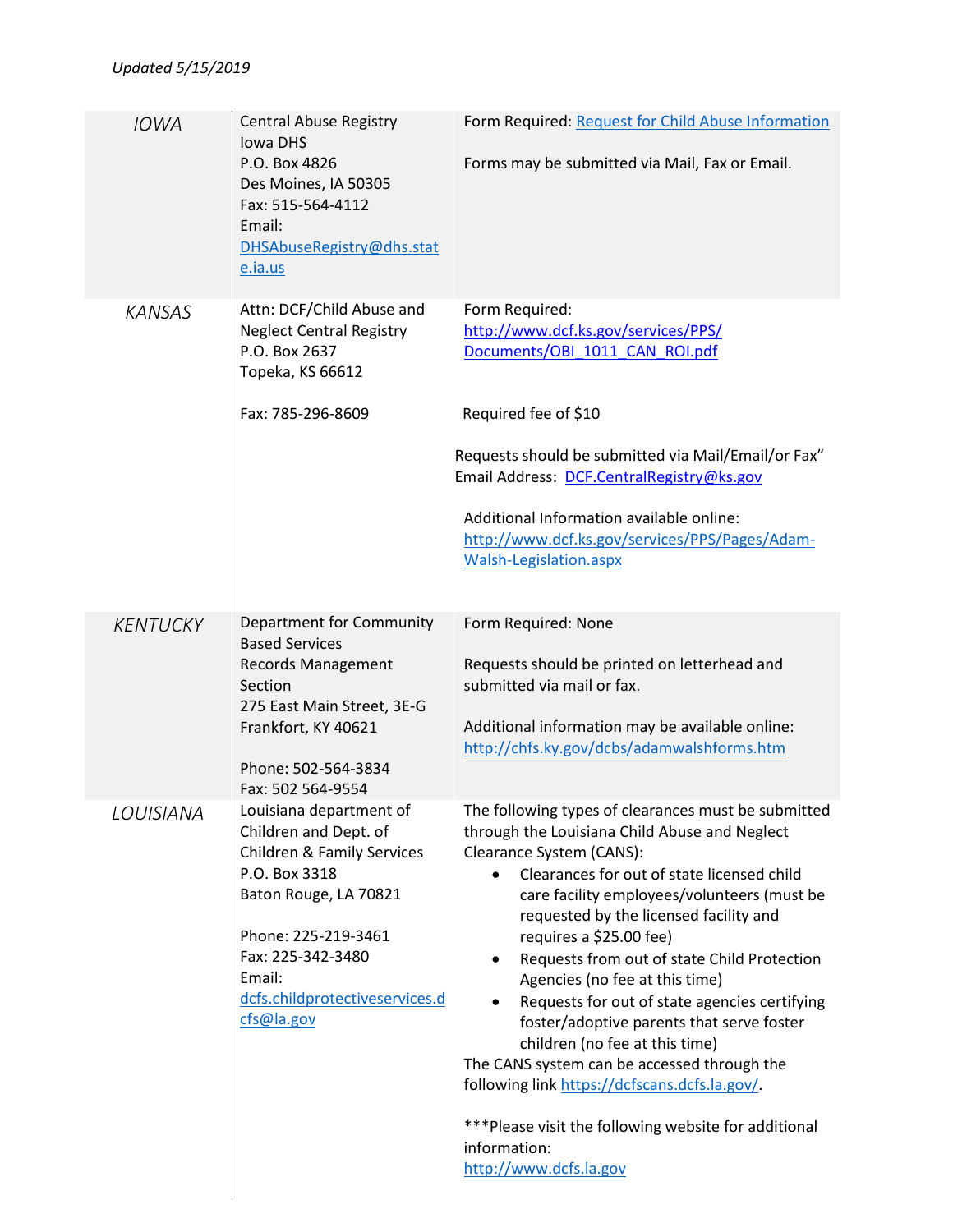|                      | Office of Child and Family<br><b>Services</b>                                                                                                                                                          | Agencies Requesting Child Protective Records<br>Research                                                                                                                                                                                                                                                                                                                                                                                                                                                                                                                                |
|----------------------|--------------------------------------------------------------------------------------------------------------------------------------------------------------------------------------------------------|-----------------------------------------------------------------------------------------------------------------------------------------------------------------------------------------------------------------------------------------------------------------------------------------------------------------------------------------------------------------------------------------------------------------------------------------------------------------------------------------------------------------------------------------------------------------------------------------|
| <b>MAINE</b>         | 2 Anthony Ave<br>11 State House Station<br>Augusta, Me 04333-0011<br>Phone: 207-624-7900<br>FAX: 207-287-5282                                                                                          | Questions should be directed to Child Protective<br>Intake via by phone 207-626-8620, press 2 or fax<br>207-287-5065.                                                                                                                                                                                                                                                                                                                                                                                                                                                                   |
| <b>MARYLAND</b>      | Maryland Department of<br><b>Human Resources</b><br><b>In-Home Services</b><br><b>Social Services</b><br>Administration<br>311 W. Saratoga Street,<br><b>Room 553</b><br>Baltimore, MD 21201           | Form Required: Consent for Release of<br><b>Information/Background Clearance Request</b><br>Form must be signed and Notarized. Click Here for<br>instructions for completing the form.<br>Additional information may be available online:<br>http://dhr.maryland.gov/child-protective-<br>services/child-protective-services-background-<br>search-the-central-registry/                                                                                                                                                                                                                |
| <b>MASSACHUSETTS</b> | Massachusetts Dept. of<br><b>Children &amp; Families</b><br>Attn: CORI Unit<br>600 Washington St. 6th Floor<br>Boston, MA 02111<br>Phone: 617-748-2079<br>Toll Free: 800-792-5200<br>Fax: 617-748-2441 | <b>For State/Public Agencies:</b><br>No form is required. Submit Request on Agency<br>Letterhead, and include the following information:<br>Person's Name<br>Date of Birth<br>$\bullet$<br><b>Social Security Number</b><br>$\bullet$<br>Your Contact Info, including: Position, Title,<br>Phone Number and return fax number<br>Submit form via fax.                                                                                                                                                                                                                                   |
|                      | Private Agencies mail form<br>to:<br>Dept. of Children and<br><b>Families</b><br><b>ATTN: BRC Unit</b><br>600 Washington St., 6 <sup>th</sup> Floor<br>Boston, MA 02111                                | <b>For Private Agencies:</b><br>Submit a signed and notarized release form from the<br>individual to be check. This must include the<br>following:<br><b>First Name</b><br>Last Name<br>Maiden/Alias Name(s) if applicable<br>Date of Birth<br><b>Social Security Number</b><br><b>Massachusetts Address</b><br>Please also include requestor's contact information<br>and language indicating the agency to whom the<br>results are to be sent.<br>Additional information may be available online:<br>http://www.mass.gov/eohhs/gov/departments/dcf/<br>request-background-checks.html |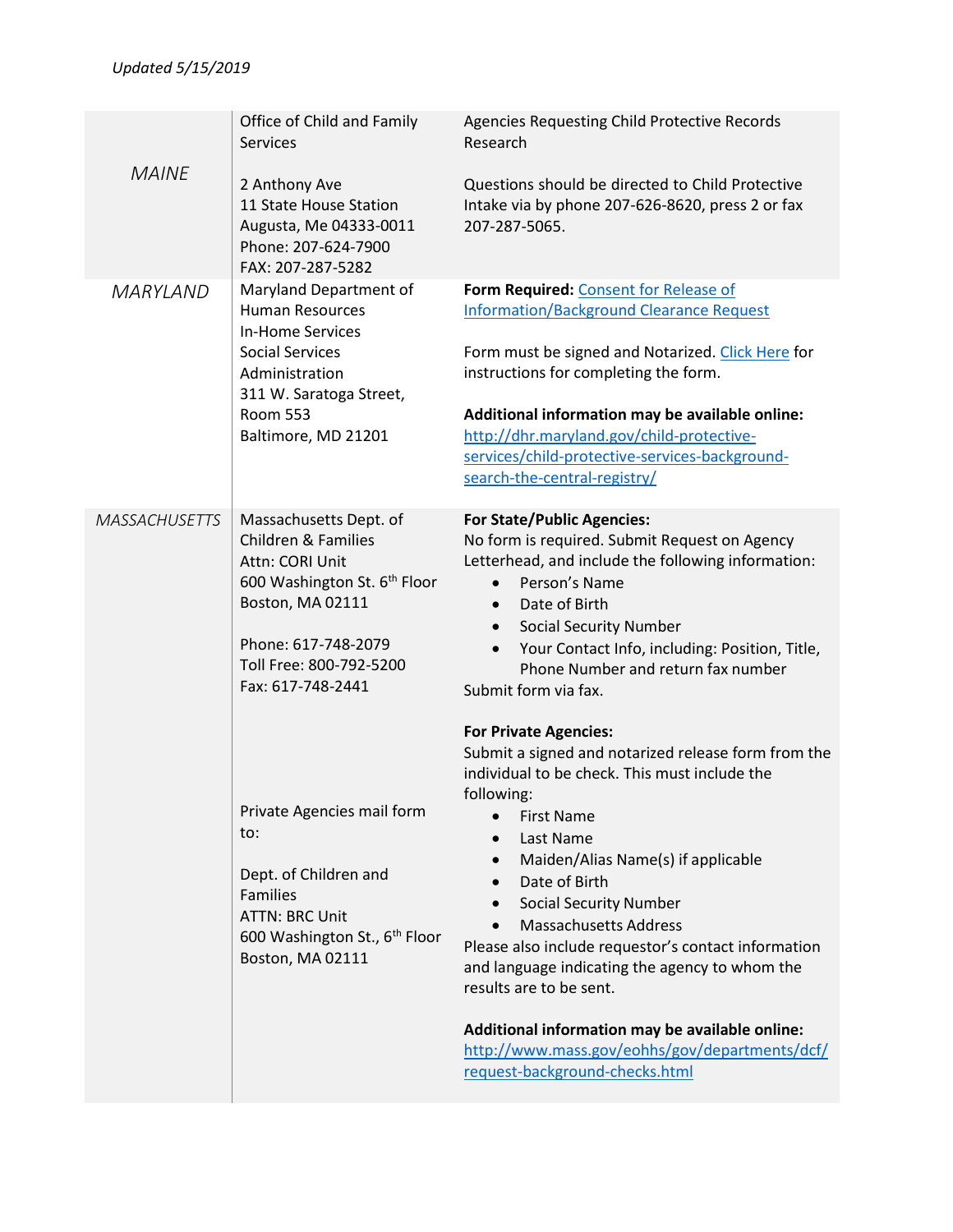| <b>MICHIGAN</b>  | Division of Child<br><b>Welfare Licensing</b><br>Michigan Department<br>of Health and Human<br><b>Services</b><br>235 S Grand Ave,<br><b>Suite 1305</b><br>PO Box 30650<br>Lansing, MI 48909<br>Fax: 517-284-9719<br>If you are with a child<br>placing agency<br>working with a foster<br>home or adoptive<br>applicant, mail, email,<br>or fax requests to:<br><b>Attention: Will McGrath</b><br>Phone: 517-284-9758<br>Email:<br>mcgrathw@michigan.gov<br>OR:<br>Patricia Neitman<br>Phone: 517-284-9742<br>Email:<br>neitmanp@michigan.gov | Additional Information may be available online:<br>https://www.michigan.gov/mdhhs/0,5885,7-<br>339-73971_7119_50648_48330-180331--<br>,00.html#Section 1<br>Requests must come from the child placing agency<br>working with the foster or adoptive applicant. The<br>request must be in writing on the requester's<br>letterhead stating the reason for the request<br>(example: foster home licensing, adoptive<br>placement, etc.) and must include<br>1) Name and title of individual requesting the<br>information.<br>2) Contact information (phone, fax numbers, email<br>address, etc.)<br>3) The following information on individuals for<br>which Central Registry clearance is being requested:<br>Name(s) of individuals.<br>$\bullet$<br>Any previous names.<br>٠<br>Date of birth.<br>$\bullet$<br>Social Security number.<br>$\bullet$ |
|------------------|------------------------------------------------------------------------------------------------------------------------------------------------------------------------------------------------------------------------------------------------------------------------------------------------------------------------------------------------------------------------------------------------------------------------------------------------------------------------------------------------------------------------------------------------|-------------------------------------------------------------------------------------------------------------------------------------------------------------------------------------------------------------------------------------------------------------------------------------------------------------------------------------------------------------------------------------------------------------------------------------------------------------------------------------------------------------------------------------------------------------------------------------------------------------------------------------------------------------------------------------------------------------------------------------------------------------------------------------------------------------------------------------------------------|
| <b>MINNESOTA</b> | Minnesota Department of<br><b>Human Services</b><br><b>Background Studies Division</b><br>P.O. Box 64172<br>St. Paul, MN 55164-0172<br>Phone: 651-431-6620<br>Fax: 651-431-7670                                                                                                                                                                                                                                                                                                                                                                | <b>Form Required:</b><br>https://edocs.dhs.state.mn.us/lfserver/Public/DHS<br>$-7124$ -ENG<br>Additional Information may be available online:<br>http://www.dhs.state.mn.us/main/idcplg?IdcServi<br>ce=GET_DYNAMIC_CONVERSION&RevisionSelectio<br>nMethod=LatestReleased&dDocName=DHS16_138<br>686                                                                                                                                                                                                                                                                                                                                                                                                                                                                                                                                                    |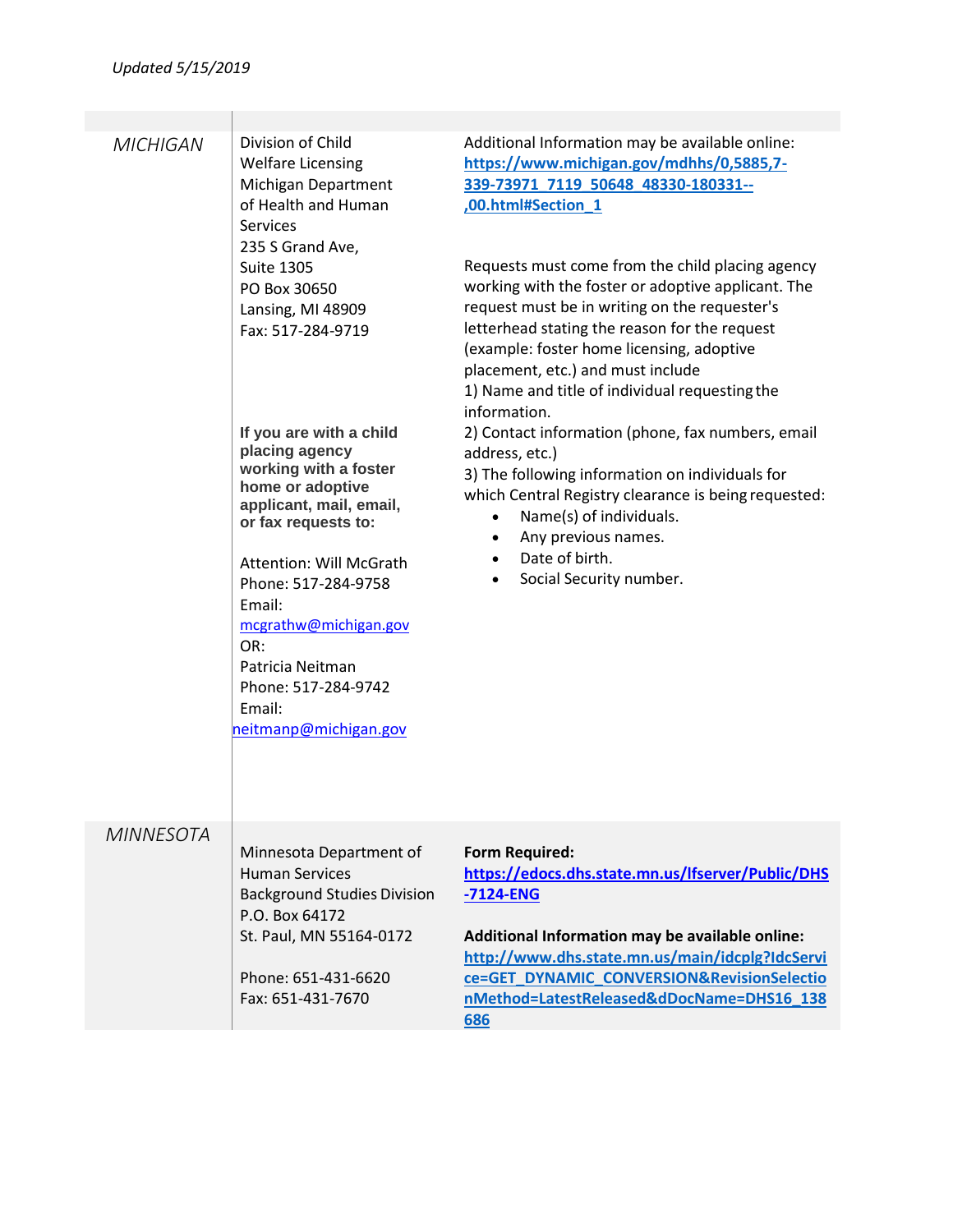| <b>MISSISSIPPI</b> | Mississippi State Department<br>of Human Services<br>Division of Family and<br>Children's Services,<br>Protection Unit, Child Abuse<br><b>Central Registry</b><br>P.O. Box 352<br>Jackson, MS 39205-0352<br>Phone: 601-359-4487 | Form Required: Child Abuse/Neglect (CA/N)<br><b>Common Central Registry Application (Docu-sign</b><br>form)<br>https://na2.docusign.net/member/PowerFormSigni<br>ng.aspx?PowerFormId=648d8b01-c287-45f5-9d43-<br>31f10f7a915f<br>http://www.dps.state.ms.us/wp-<br>content/uploads/Authorization-to-Release-MS-<br>Criminal-Record-Inquiry.pdf<br>Complete instructions available here:<br>http://www.mdhs.ms.gov/media/202522/can_ccr<br>app instructions.pdf<br>Additional Information may be available online:<br>http://www.mdhs.ms.gov/family-childrens-<br>services/child-abuse-central-registry/# |
|--------------------|---------------------------------------------------------------------------------------------------------------------------------------------------------------------------------------------------------------------------------|----------------------------------------------------------------------------------------------------------------------------------------------------------------------------------------------------------------------------------------------------------------------------------------------------------------------------------------------------------------------------------------------------------------------------------------------------------------------------------------------------------------------------------------------------------------------------------------------------------|
| <b>MISSOURI</b>    | Missouri Children's Division<br>Background<br>Screen/Investigations Unit<br>P.O. Box 88<br>Jefferson City, MO 65103<br>Phone: 573-751-2330<br>Fax: 573-751-2607                                                                 | <b>Form Required:</b><br>http://www.mshp.dps.missouri.gov/MSHPWeb/Pu<br>blications/Forms/documents/SHP-159J.pdf<br>Completed form should be mailed to Missouri<br><b>Children's Division Background</b><br>Screen/Investigations Unit<br>Additional Information may be available online:<br>http://dss.mo.gov//cd/                                                                                                                                                                                                                                                                                       |
| <b>MONTANA</b>     | Records Request<br>DPHHS/CFSD<br>PO Box 8005<br>Helena, MT 59604-8005<br>DPHHS/CFSD<br><b>ATTN: Records Request</b><br>Fax: 406-841-2487                                                                                        | <b>Form Required:</b><br>https://dphhs.mt.gov/Portals/85/cfsd/documents/Bac<br>kgroundChecks/cfs-lic-018releaseofinformation.pdf<br>Completed form should be signed and notarized and<br>submitted by mail or fax. Incomplete or Illegible<br>forms will be returned.<br>Additional Information may be available online:<br>http://dphhs.mt.gov/CFSD/BackgroundChecks.asp<br>x#149211309-where-to-send-child-protective-<br>service-background-check-requests<br>Questions should be emailed to:<br>ChildFamilyServicesDiv@mt.gov                                                                        |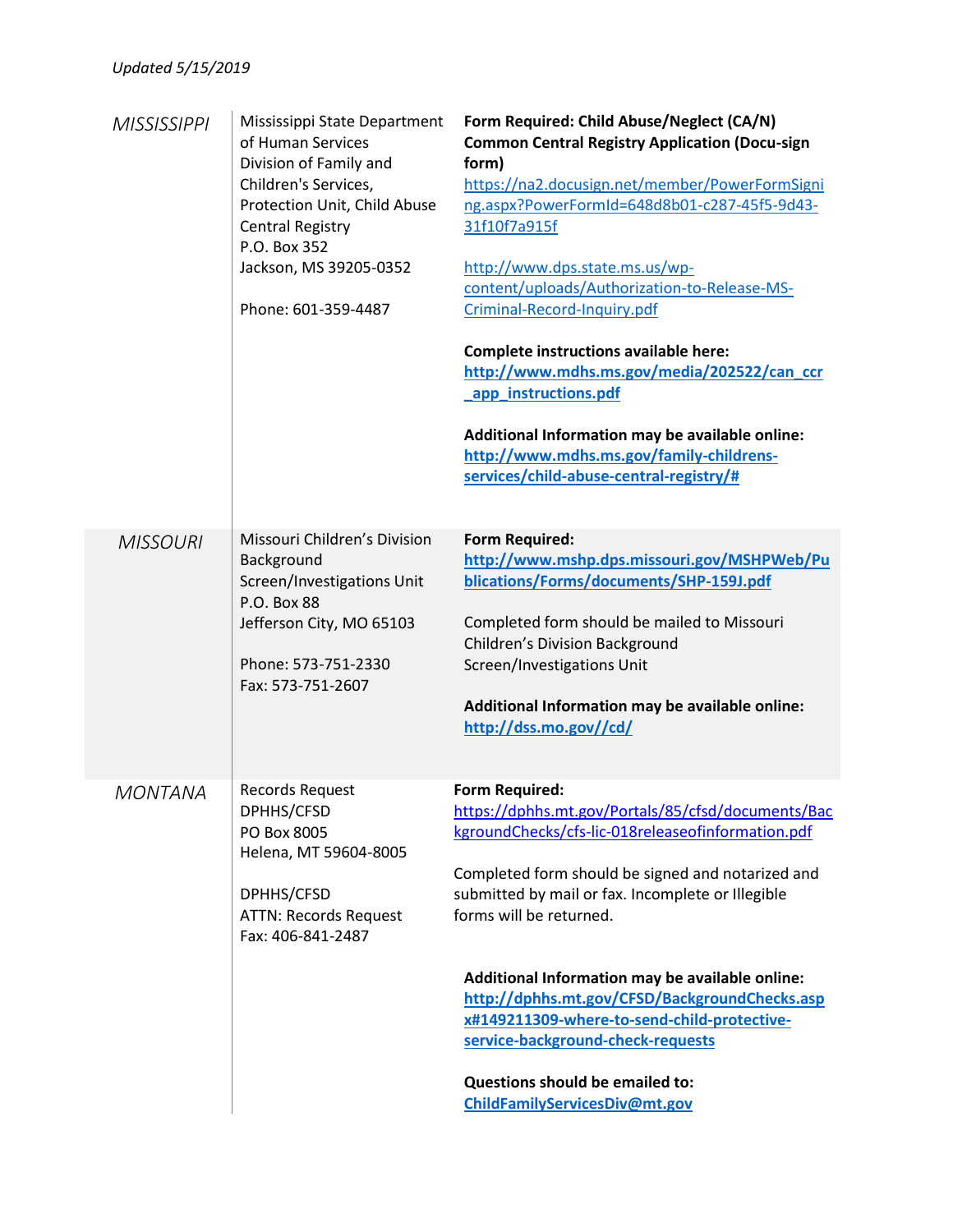| <b>NEBRASKA</b> | Nebraska Department of<br><b>Health &amp; Human Services</b><br>Children & Family Services,<br>Policy Unit<br><b>Attention Central Registry</b><br>P.O. Box 95026<br>Lincoln, NE 68509<br>Phone: 402 471 9272<br>Fax: 402 742 2344 (Fax is<br>preferred)<br>Email:<br>DHHS.CFSCentralRegistry@nebr<br>aska.gov | Requests are accepted via mail with the form below<br>OR requests are accepted via our online portal<br>found here: https://ecmp.nebraska.gov/DHHS-CR/<br><b>Form Required:</b><br><b>APS CPS CFS Form</b><br>Form must be signed, notarized and mailed<br>Additional Information may be available online:<br>http://dhhs.ne.gov/Pages/Abuse-and-Neglect-<br>Central-Registry.aspx<br>Please note:<br>Requests via fax or e-mail are no longer<br>$\bullet$<br>accepted.<br>There is a charge of \$2.50 per background<br>$\bullet$<br>check request with additional fees for<br>payment processing when requests are<br>completed on the online portal. |
|-----------------|----------------------------------------------------------------------------------------------------------------------------------------------------------------------------------------------------------------------------------------------------------------------------------------------------------------|----------------------------------------------------------------------------------------------------------------------------------------------------------------------------------------------------------------------------------------------------------------------------------------------------------------------------------------------------------------------------------------------------------------------------------------------------------------------------------------------------------------------------------------------------------------------------------------------------------------------------------------------------------|
| <b>NEVADA</b>   | Nevada Division of child and<br><b>Family Services</b><br>Attn: Child Abuse and<br><b>Neglect Records Check</b><br>4126 Technology Way, 1st<br>Floor<br>Carson City, NV 89706                                                                                                                                  | Form Required: Request for Child Abuse & Neglect<br>Screening (linked at the bottom of this page:<br>http://dcfs.nv.gov/Forms/CentralRegistry/)<br>Form must be signed and mailed to the Nevada<br>Division of Child and Family Services<br>Additional Information may be available online:<br>http://dcfs.nv.gov/Forms/CentralRegistry/                                                                                                                                                                                                                                                                                                                 |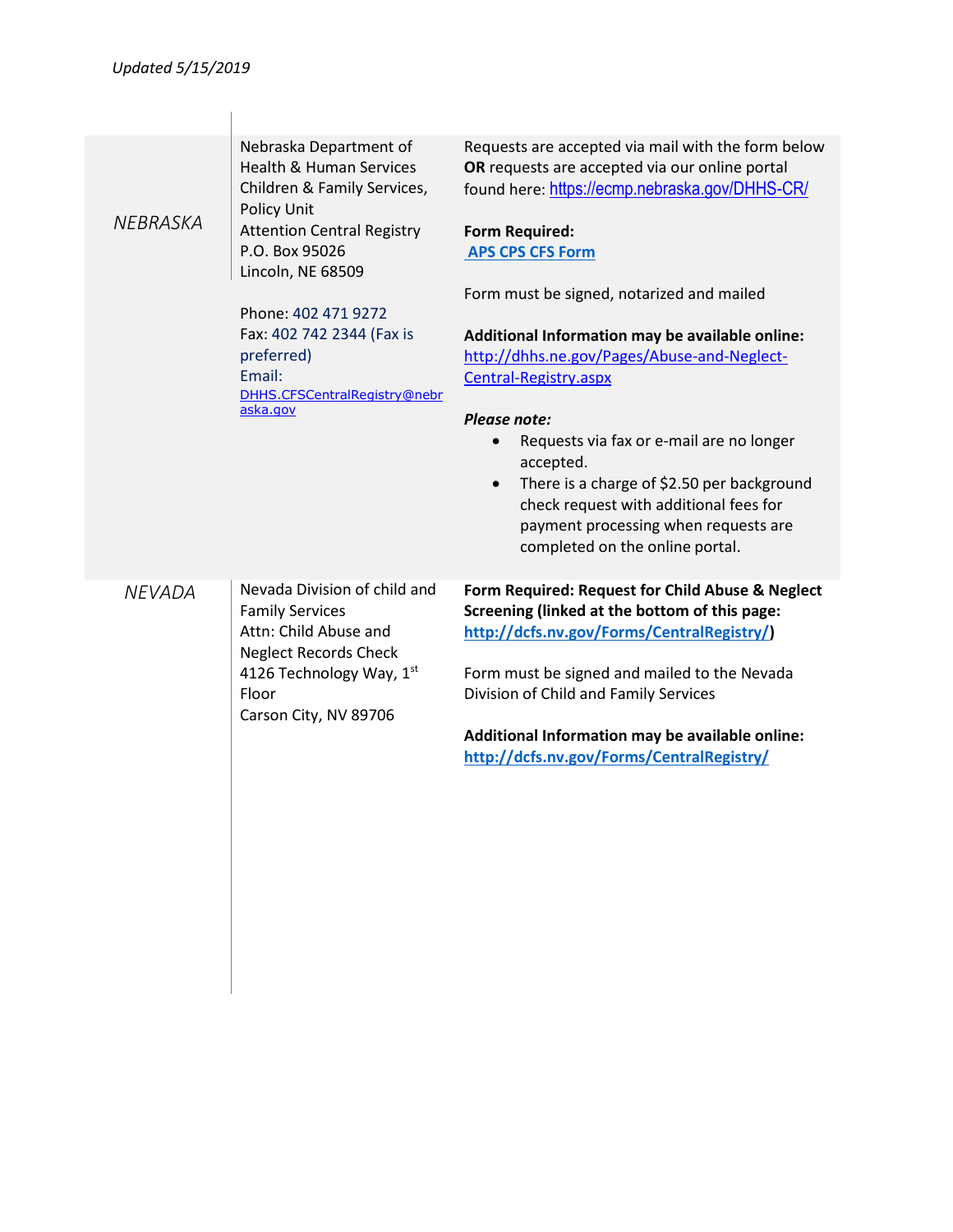| <b>NEW</b><br><b>HAMPSHIRE</b>  | <b>NHDCYF Central Registry</b><br>129 Pleasant Street<br>Concord, NH 03301                                                                     | <b>Form Required:</b><br>https://www.dhhs.nh.gov/dcbcs/nhh/documents/<br>central-registry.pdf                                                                                                                                                                                                                                                                                                  |
|---------------------------------|------------------------------------------------------------------------------------------------------------------------------------------------|------------------------------------------------------------------------------------------------------------------------------------------------------------------------------------------------------------------------------------------------------------------------------------------------------------------------------------------------------------------------------------------------|
|                                 | Phone: 603-271-8383<br>Fax: 603-271-4729                                                                                                       | Must be signed and notarized<br>Form must be mailed, and include a self-addressed<br>stamped envelope.                                                                                                                                                                                                                                                                                         |
| <b>NEW JERSEY</b>               | Department of Children &<br><b>Families</b><br>Office of Licensing/CARI Unit<br>P.O. Box 717<br>Trenton, NJ 08625-0717<br>Phone:: 877-667-9845 | Form Required: Out-of-State CARI Check<br>Application (linked at the bottom of this page:<br>http://www.state.nj.us/dcf/reporting/record/)<br>Include the following with the form:<br>A Copy of your agency license or<br>certification<br>A pre-paid return envelope for each request<br>$\bullet$<br>Form must be submitted via mail, though fax may be<br>approved in emergency situations. |
| <b>NEW MEXICO</b>               | <b>CYFD</b><br><b>Protective Services</b><br>PO Drawer 5160<br>CRC Unit Room 225<br>Santa Fe, NM 87502-5160<br>Phone: 505-827-8400             | <b>Form Required:</b><br>https://cyfd.org/docs/NM Child Abuse and Neglec<br>t Check Form.pdf<br>Form must be signed, notarized and mailed.                                                                                                                                                                                                                                                     |
|                                 | Email:<br>cyfd.pscriminalreco@state.n<br>m.us                                                                                                  |                                                                                                                                                                                                                                                                                                                                                                                                |
| <b>NEW YORK</b>                 | Office of Children & Family<br>Services<br>New York State Central<br>Register<br>P.O. Box 4480<br>Albany, NY 12204<br>Phone: 518-474-5297      | Form Required: Adam Walsh Child Protective and<br>Safety Act of 2006 (multiple languages available);<br>Search "Adam Walsh" in the search box on this<br>page:<br>http://ocfs.ny.gov/main/documents/docsKeyword.a<br>SD<br>(Click here for form to request records for potential<br><b>Child Care providers</b>                                                                                |
|                                 | Fax: 518-486-3424                                                                                                                              | Form must be signed and notarized;                                                                                                                                                                                                                                                                                                                                                             |
| <b>NORTH</b><br><b>CAROLINA</b> | NC Division of Social Services<br>820 S. Boylan Ave. MSC 2408<br>Raleigh, NC 27699<br>Attn: RIL<br>Fax: 919-715-6714<br>Phone: 919-527-6340    | <b>Form Required:</b><br>http://info.dhhs.state.nc.us/olm/forms/dss/dss-<br>5268-ia.pdf<br>Must be signed and submitted via fax or Mail; If<br>mailed, a self-addressed stamped envelope must be<br>included.                                                                                                                                                                                  |
|                                 |                                                                                                                                                |                                                                                                                                                                                                                                                                                                                                                                                                |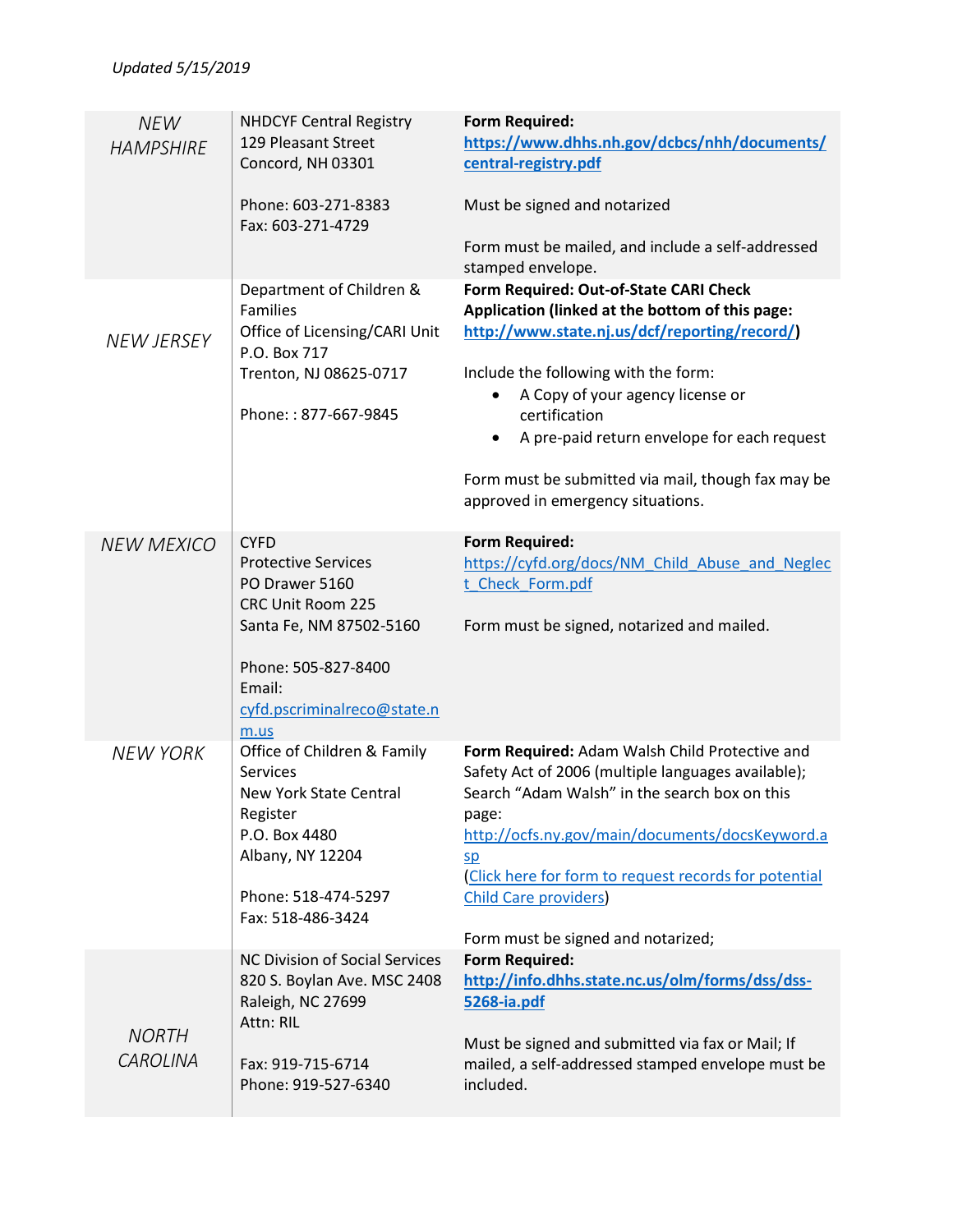| <b>NORTH DAKOTA</b> | Department of Human<br><b>Services</b><br>Children & Family Services<br>600 E. Boulevard Avenue,<br>Dept 325<br>Bismarck, ND 58505<br>Phone: 701-328-1846<br>Fax: 701-328-3538                 | Form Required: For the purposes of requesting CPS<br>history for an open investigation, request can be<br>made on agency letterhead and emailed to Jen<br>Grabar at jjgrabar@nd.gov or faxed to her attention<br>at 701-328-3538. Her direct line is 701-328-1863<br>For other CA/N Index checks, applicants are required<br>to complete a form:<br>(https://www.nd.gov/eforms/Doc/sfn00433.pdf)<br>S<br>ubmitted to dhscfscbc@nd.gov or Fax to: 701-328-<br>0358.                                                                                                                                                                                                                                                                                                                           |
|---------------------|------------------------------------------------------------------------------------------------------------------------------------------------------------------------------------------------|----------------------------------------------------------------------------------------------------------------------------------------------------------------------------------------------------------------------------------------------------------------------------------------------------------------------------------------------------------------------------------------------------------------------------------------------------------------------------------------------------------------------------------------------------------------------------------------------------------------------------------------------------------------------------------------------------------------------------------------------------------------------------------------------|
| <b>OHIO</b>         | Ohio SACWIS Registry<br>Ohio Dept. of Job & Family<br><b>Services</b><br>Office of Families & Children<br>PO Box 183204<br>Columbus, OH 43218-3204<br>Phone: 614-752-1298<br>Fax: 614-728-6726 | <b>Form Required:</b><br>https://iowafosterandadoption.org/wp-<br>content/uploads/2019/03/OHIO-2019-1.pdf<br>Instructions:<br>https://iowafosterandadoption.org/wp-<br>content/uploads/2019/03/OHIO-Instructions.pdf<br>Form must be typewritten and signed<br>The completed form should be submitted to<br>SACWIS Registry Request@jfs.ohio.gov Please<br>note OUT OF STATE REQUEST in the Subject line of<br>your e-mail.                                                                                                                                                                                                                                                                                                                                                                  |
| OKLAHOMA            | Email: caniscps@okdhs.org<br>Fax: 405-521-4373                                                                                                                                                 | ****Please note: Oklahoma does not have a public<br>child abuse registry. Oklahoma State Statutes are<br>very specific as to what Child Welfare Services<br>information maintained by the Oklahoma<br>Department of Human Services can be<br>released. Such records may only be made available<br>when a current child abuse and neglect investigation<br>is being conducted on an individual(s) by a child<br>protective services agency, a district attorney's<br>office, or a public law enforcement<br>agency. Otherwise a court order rendered in<br>Oklahoma is required for release of child abuse and<br>neglect information. Requests for history for any<br>other purpose, including foster care and placement<br>will be sent a response letter stating the above<br>information. |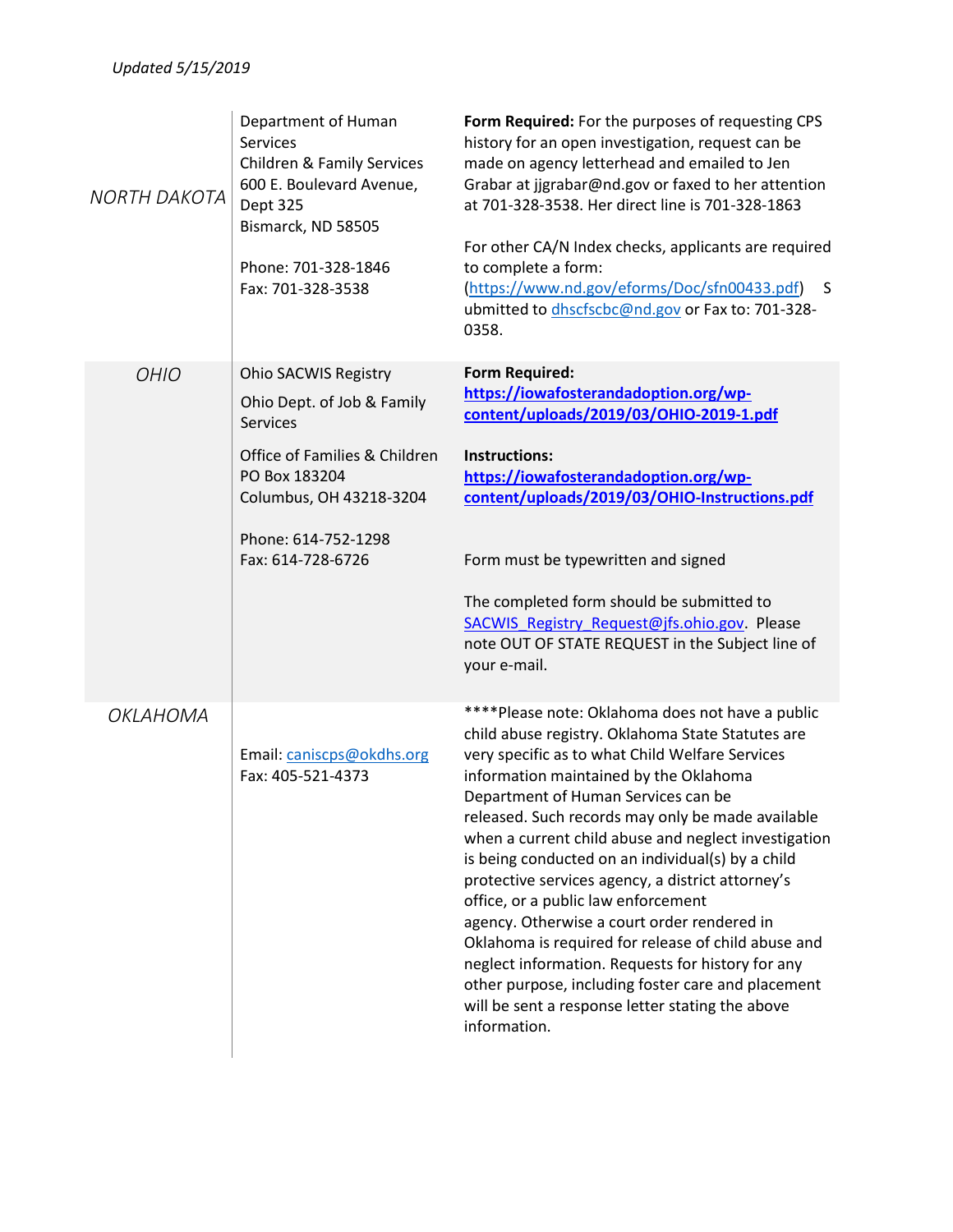|               |                                                                                                                                                                                                                                                   | http://www.okdhs.org/services/cps/pages/outofstat<br>erequestsforoklahomacpshistory.aspx                                                                                                                                                                                                                                                                                                                                                                                                                                                                                                                                                                                                                                          |
|---------------|---------------------------------------------------------------------------------------------------------------------------------------------------------------------------------------------------------------------------------------------------|-----------------------------------------------------------------------------------------------------------------------------------------------------------------------------------------------------------------------------------------------------------------------------------------------------------------------------------------------------------------------------------------------------------------------------------------------------------------------------------------------------------------------------------------------------------------------------------------------------------------------------------------------------------------------------------------------------------------------------------|
| <b>OREGON</b> | Oregon Department of<br><b>Human Services</b><br><b>Background Check Unit</b><br>P.O. Box 14870<br>Salem, OR 97309<br>Phone: 503-378-5470<br>Fax: 503-378-6314<br>Attn: Adam Walsh<br>Coordinator<br>Email:<br>Adam-<br>Walsh.Oregon@dhsoha.state | Form required:<br>Please e-mail Adam-<br>Walsh.Oregon@dhsoha.state.or.us to<br>request a copy of the form.<br>Form must be type-written and signed.<br>$\bullet$<br>E-mail completed forms to Adam-<br>$\bullet$<br>Walsh.Oregon@dhsoha.state.or.us                                                                                                                                                                                                                                                                                                                                                                                                                                                                               |
| PENNSYLVANIA  | .or.us<br>ChildLine & Abuse Registry<br><b>Department of Public</b><br>Welfare<br>PO Box 8170<br>Harrisburg, PA 17105<br>Phone: (717) 783-6211<br>Toll-Free: 1-877-371-5422                                                                       | <b>Online Clearance Application:</b><br>https://www.compass.state.pa.us/cwis/public/ho<br>me<br>By mail application:<br>http://www.dhs.pa.gov/cs/groups/webcontent/do<br>cuments/form/s 001762.pdf<br>The Consent/Release of Information Authorization<br>form is available here:<br>http://dhs.pa.gov/cs/groups/webcontent/document<br>s/form/c 228197.pdf<br>Fee: \$13, may be submitted as check or money<br>order payable to Department of Public Welfare<br>Additional Information may be available online<br>here:<br>http://www.dhs.pa.gov/publications/findaform/chil<br>dabusehistoryclearanceforms/index.htm#.Vk3l7Har<br>RhE<br>or here:<br>https://www.compass.state.pa.us/cwis/public/hom<br>$\overline{\mathsf{e}}$ |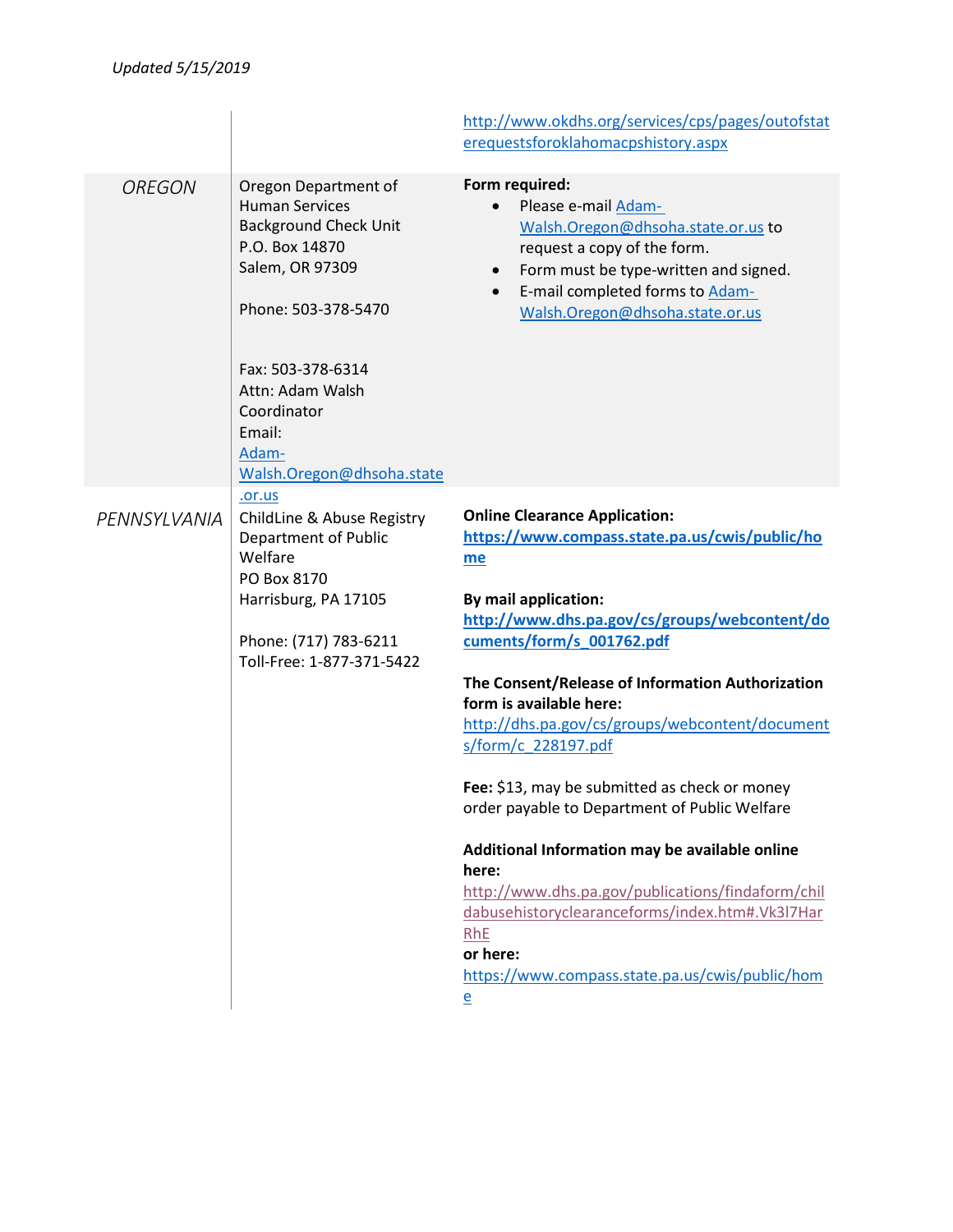| <b>PUERTO RICO</b>       | Directora Centro Estatal<br>PO Box 194090<br>San Juan, PR 00919<br>Phone: 787-625-4900<br>E-mail contacts: Lisa M.<br><b>Agosto Carrasquillo</b><br>Imagosto@familia.pr.gov or<br><b>Damaris Medina Ramos</b><br>dmedina@familia.pr.gov                                                                                                                                         | <b>Register of Convicted Persons for Sexual Offenses</b><br>and Child Abuse<br>http://sor.cjis.pr.gov/<br><b>Form Required:</b><br><b>Puerto Rico Request Form</b>                                                                                                                                                                                                                                                                                                        |
|--------------------------|---------------------------------------------------------------------------------------------------------------------------------------------------------------------------------------------------------------------------------------------------------------------------------------------------------------------------------------------------------------------------------|---------------------------------------------------------------------------------------------------------------------------------------------------------------------------------------------------------------------------------------------------------------------------------------------------------------------------------------------------------------------------------------------------------------------------------------------------------------------------|
| <b>RHODE ISLAND</b>      | Please also include:<br>$\bullet$<br>o Name<br>o DOB<br>o Previous Rhode Island address(es), if known<br>$\circ$<br>$\circ$<br>$\circ$<br>All requests can be submitted to:<br>The Department of Children, Youth and Families<br>Attn: Jan Mitchell, Record Center<br>101 Friendship Street<br>Providence, RI 02903<br>Phone: 800-742-4453 or 401-528-3842<br>Fax: 401-528-3480 | No form Required. Print request on letterhead, and include the following:<br>A signed release from both the individual and the staff from the agency<br>requesting the clearance. You may send this release on agency letterhead.<br>o Agency check or money order in the amount of \$10.00<br>Made payable to "General Treasurer State of Rhode Island"<br>Cash and personal checks are not accepted<br>All requests must be mailed, we do not accept electronic payment |
| <b>SOUTH</b><br>CAROLINA | South Carolina Department<br>of Social Services<br>Attn: Cashier<br>1535 Confederate Avenue<br>PO Box 1520<br>Columbia, SC 29202<br>Phone: 803-898-7229                                                                                                                                                                                                                         | <b>Form Required:</b><br>https://dss.sc.gov/media/1753/dss-form-3072 rev-<br>may-18.pdf<br>Fee: \$8 payable by check or money order<br>Form must be signed and witnessed or notarized<br>and submitted via mail; include a stamped self-<br>addressed envelope<br>Additional Information may be available online:<br>https://dss.sc.gov/content/customers/protection/<br>cps/cr/index.aspx                                                                                |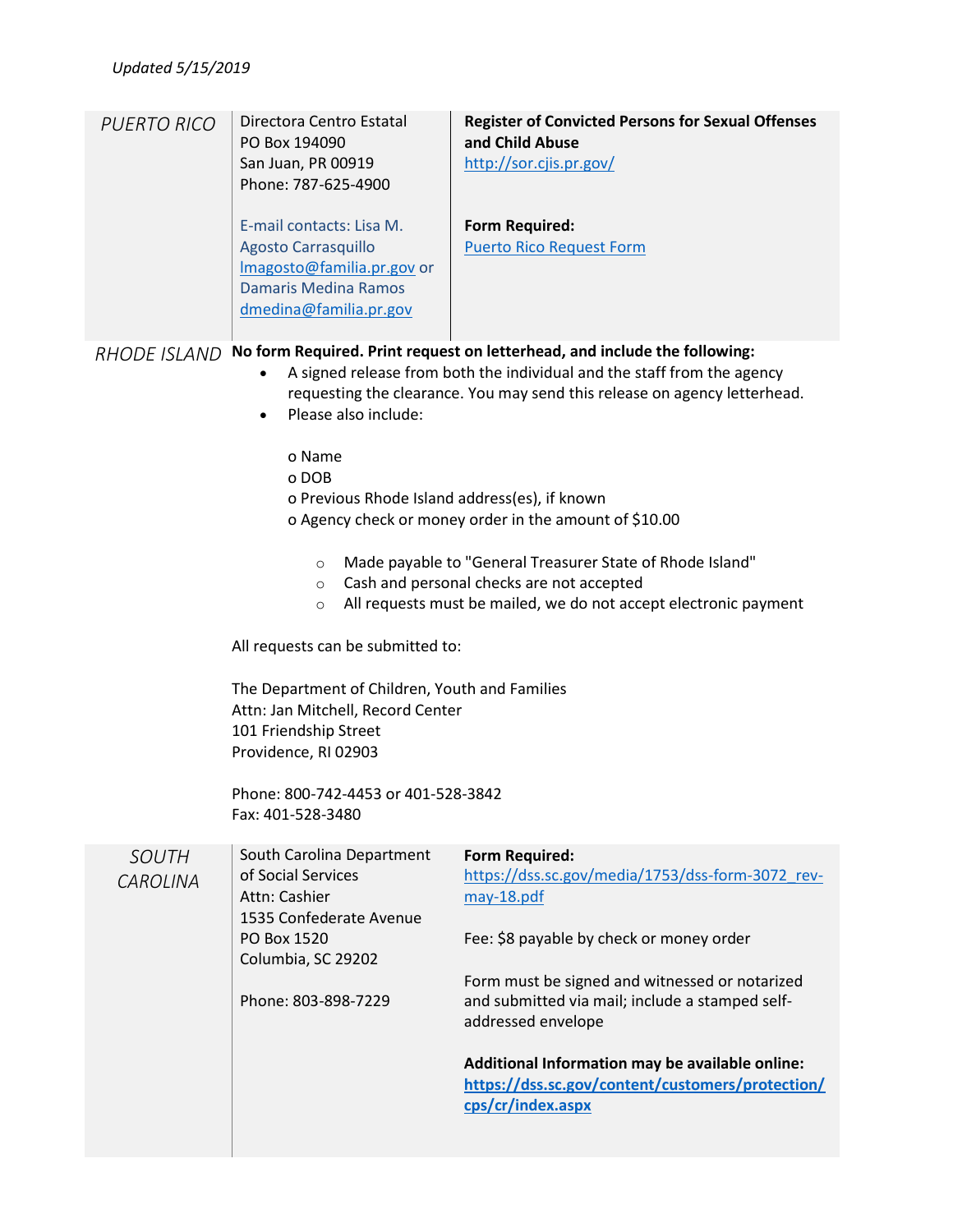## *SOUTH DAKOTA* Department of Social

Services/CPS 700 Governors Drive Pierre, SD 57501

Phone: 605-773-3227 Fax: 605-773-6834 Contact: Nicole LeBeau Email: [Nicole.lebeau@state.sd.us](mailto:Nicole.lebeau@state.sd.us) **Form Required:** Contact by phone for instructions.

Signed, Witnessed and Notarized release required. Original form must be submitted by mail.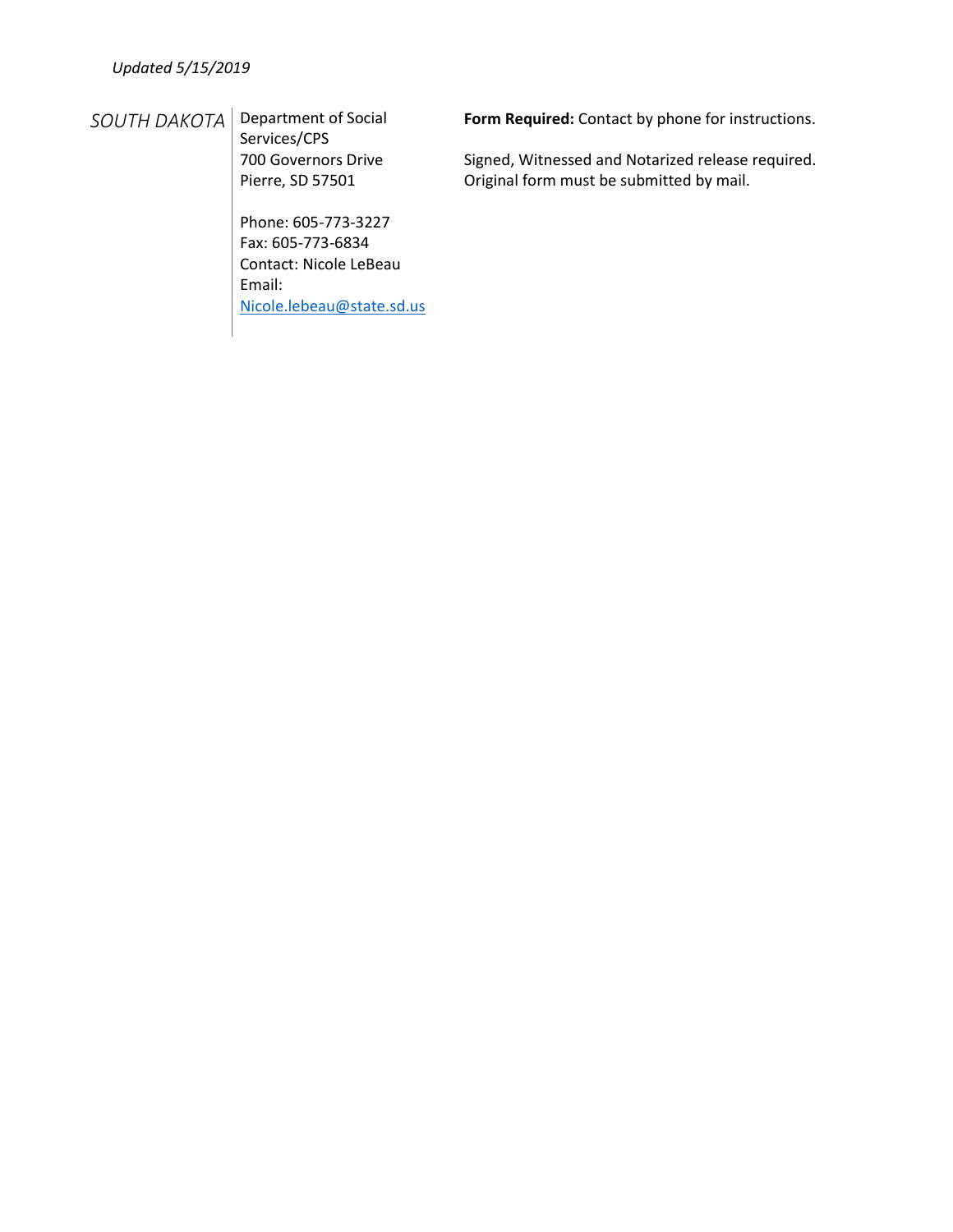| <b>TENNESSEE</b> | Email:<br>El DCS CPS CentralRegistryC<br>heck@tn.gov                                                                                                                           | Form Required: Tennessee DCS Database Search<br>Results form Available on this page:<br>https://files.dcs.tn.gov/forms/0741.pdf<br>Include the following:<br>Cover Letter on agency letterhead stating<br>the reason for the request<br>Attached "Tennessee" DCS Database<br>$\bullet$<br>Search Results" form completed in Word<br>Format<br>Copy of current agency license (if<br>CPA/private adoption agency). For<br>independent home study writers, include<br>proof or verification noting your approval<br>as a home study writer.<br>A copy of the person's signed "Authorization<br>$\bullet$<br>to Release Information" specifically stating<br>information is to be shared from the<br>Tennessee Department of Children's<br>Services with your agency (this is a form<br>from your agency, not Tennessee)<br>The requested information must be sent via email;<br>the form must be submitted in word format (.doc,<br>.docx)<br>Please include "Out of State Request" in the subject<br>line, along with the name of the requesting state.<br>Additional Information may be available online:<br>https://www.tn.gov/dcs/contact-us/records-<br>management-division/cps-history.html |
|------------------|--------------------------------------------------------------------------------------------------------------------------------------------------------------------------------|-------------------------------------------------------------------------------------------------------------------------------------------------------------------------------------------------------------------------------------------------------------------------------------------------------------------------------------------------------------------------------------------------------------------------------------------------------------------------------------------------------------------------------------------------------------------------------------------------------------------------------------------------------------------------------------------------------------------------------------------------------------------------------------------------------------------------------------------------------------------------------------------------------------------------------------------------------------------------------------------------------------------------------------------------------------------------------------------------------------------------------------------------------------------------------------------------|
| TEXAS            | CBCU TX Abuse Neglect BGC,<br>M/C 121-7<br>PO Box 149030<br>Austin, TX 78714<br>Phone: 1-800-645-7549<br>Fax: 512-339-5829<br>Email:<br>TXAbuseNeglectBGC@dfps.st<br>ate.tx.us | Form Required: Request for Child Abuse/Neglect<br>Central Registry – Centralized Background Check<br>Unit (form 2970).<br>http://www.dfps.state.tx.us/Application/Forms/sho<br>wFile.aspx?NAME=F-500-2970.pdf<br>Form must be notarized and submitted via email, fax<br>or mail.                                                                                                                                                                                                                                                                                                                                                                                                                                                                                                                                                                                                                                                                                                                                                                                                                                                                                                                |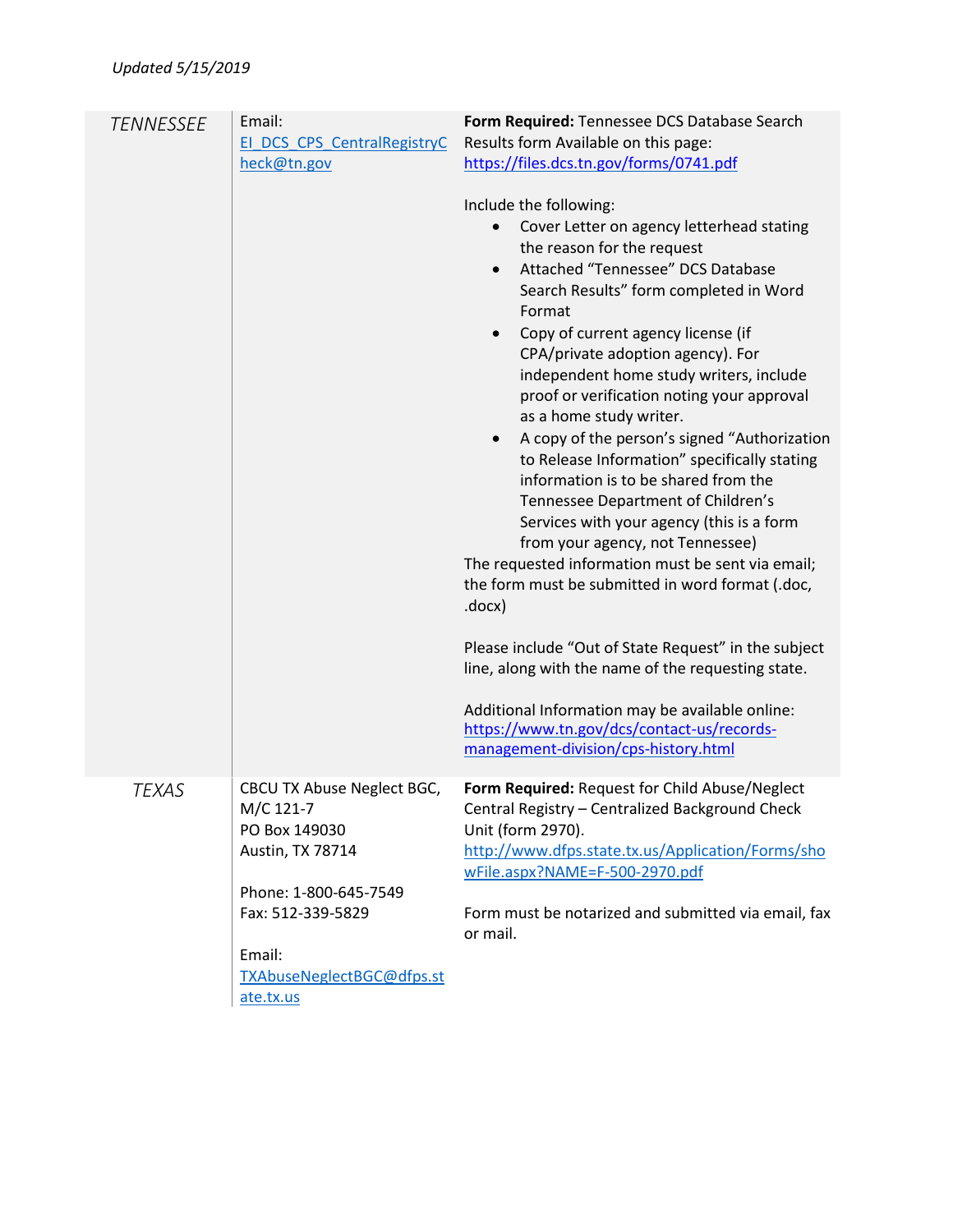| <b>UTAH</b> | Department of Human          | Form Required: https://dcfs.utah.gov/wp-           |
|-------------|------------------------------|----------------------------------------------------|
|             | <b>Services</b>              | content/uploads/2018/01/Informed-Consent-          |
|             | Division of Child & Family   | PDF.pdf                                            |
|             | <b>Services</b>              |                                                    |
|             | Attn: Child Abuse Background | Please also include a copy of one of the following |
|             | Screening                    | photo identifications:                             |
|             | 195 North 1950 West          | Valid Driver's License<br>$\bullet$                |
|             | Salt Lake City, UT 84116     | State Identification Card<br>$\bullet$             |
|             |                              | Passport ID<br>$\bullet$                           |
|             | Phone: 801-538-4466          |                                                    |
|             | Fax: 801-538-3993            | Form should be mailed.                             |
|             |                              |                                                    |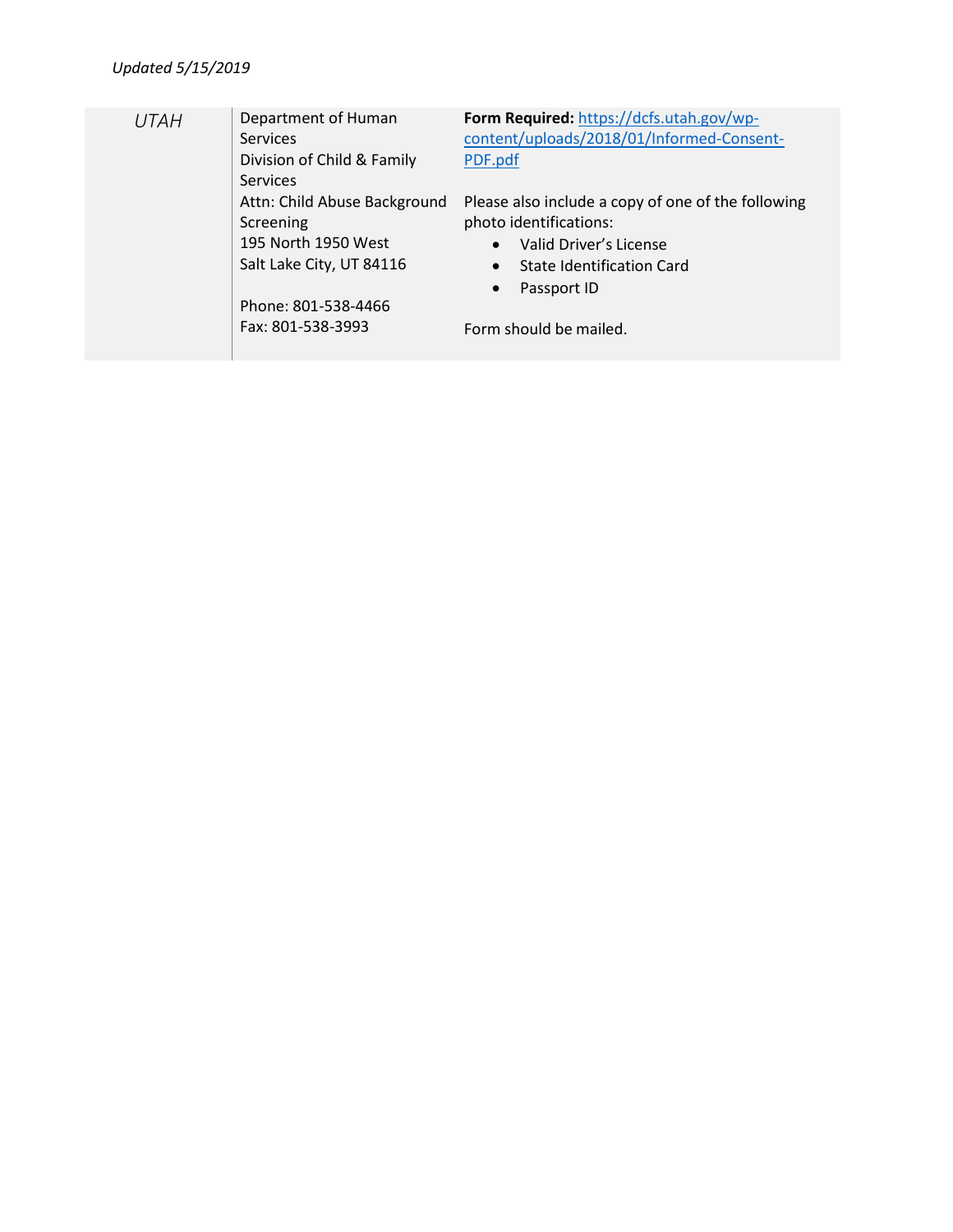|                   |                                                                                                                                                                                                                                                          | Additional Information may be available online:<br>http://dcfs.utah.gov/                                                                                                                                                                                                                                                                                                                                                                                                                                              |
|-------------------|----------------------------------------------------------------------------------------------------------------------------------------------------------------------------------------------------------------------------------------------------------|-----------------------------------------------------------------------------------------------------------------------------------------------------------------------------------------------------------------------------------------------------------------------------------------------------------------------------------------------------------------------------------------------------------------------------------------------------------------------------------------------------------------------|
| <b>VERMONT</b>    | Child Protection Registry Self-<br>Inquiry<br>Department of Children and<br>Families, Osgood 3<br>103 South Main Street<br>Waterbury, VT 05671<br>Phone: 802-871-6474<br>Fax: 802-241-3301                                                               | <b>Form Required:</b><br>https://dcf.vermont.gov/sites/dcf/files/Protection/d<br>ocs/CPR-Selfcheck.pdf<br>Mail completed form and self-addressed stamped<br>envelope<br>Additional Information may be available online<br>http://dcf.vermont.gov/protection/registry/self-                                                                                                                                                                                                                                            |
|                   |                                                                                                                                                                                                                                                          | check                                                                                                                                                                                                                                                                                                                                                                                                                                                                                                                 |
| <b>VIRGINIA</b>   | Virginia Department of Social<br><b>Services</b><br>Office of Background<br>Investigations - Search Unit<br>801 East Main Street, 6th<br>Floor<br>Richmond, VA 23219                                                                                     | <b>Form Required:</b><br>http://www.dss.virginia.gov/files/division/licensin<br>g/background_index_childrens_facilities/founded<br>cps complaints/032-02-0151-12-eng.pdf<br>Fee: \$10, must be money order, company/business<br>check or cashier's check made payable to Virginia<br>Department of Social Services<br>Form must be mailed                                                                                                                                                                             |
| <b>WASHINGTON</b> | Department of Children,<br>Youth, and Families<br>500 First AV South,<br>Suite 501<br>Seattle, WA 98104-9968<br>Email:<br>CANhistorychecks@dcyf.wa.gov<br>Phone: 206-3341-7938<br>Fax: 206-341-7930<br>Mail form with fee to:<br>Department of Children, | Form Required: Washington State Child Abuse and<br>Neglect Founded Findings Request from Another<br>State (form DCYF #23-041)<br>https://www.dcyf.wa.gov/safety/foundedfindings<br>-externalrequestors<br>Fee: \$20, check payable to Department of Children,<br>Youth, and Families (DCYF)<br>*Form must be typewritten and signed. Any<br>handwritten or incomplete forms will be returned.<br>*Completed forms must be submitted by mail.<br><b>Requests from State Child Protective Service</b><br>Investigators: |
|                   | Youth, and Families<br><b>ATTN: FISCAL</b><br>PO Box 40970<br>Olympia, WA 98504-0970                                                                                                                                                                     | For a Public Child Welfare agency requesting CA/N<br>history as part of a CPS or Child Welfare<br>investigation, the request must be submitted on<br>their state agency's letterhead and include language<br>indicating the subjects are part of an ongoing<br>investigation. For specific instructions, click:                                                                                                                                                                                                       |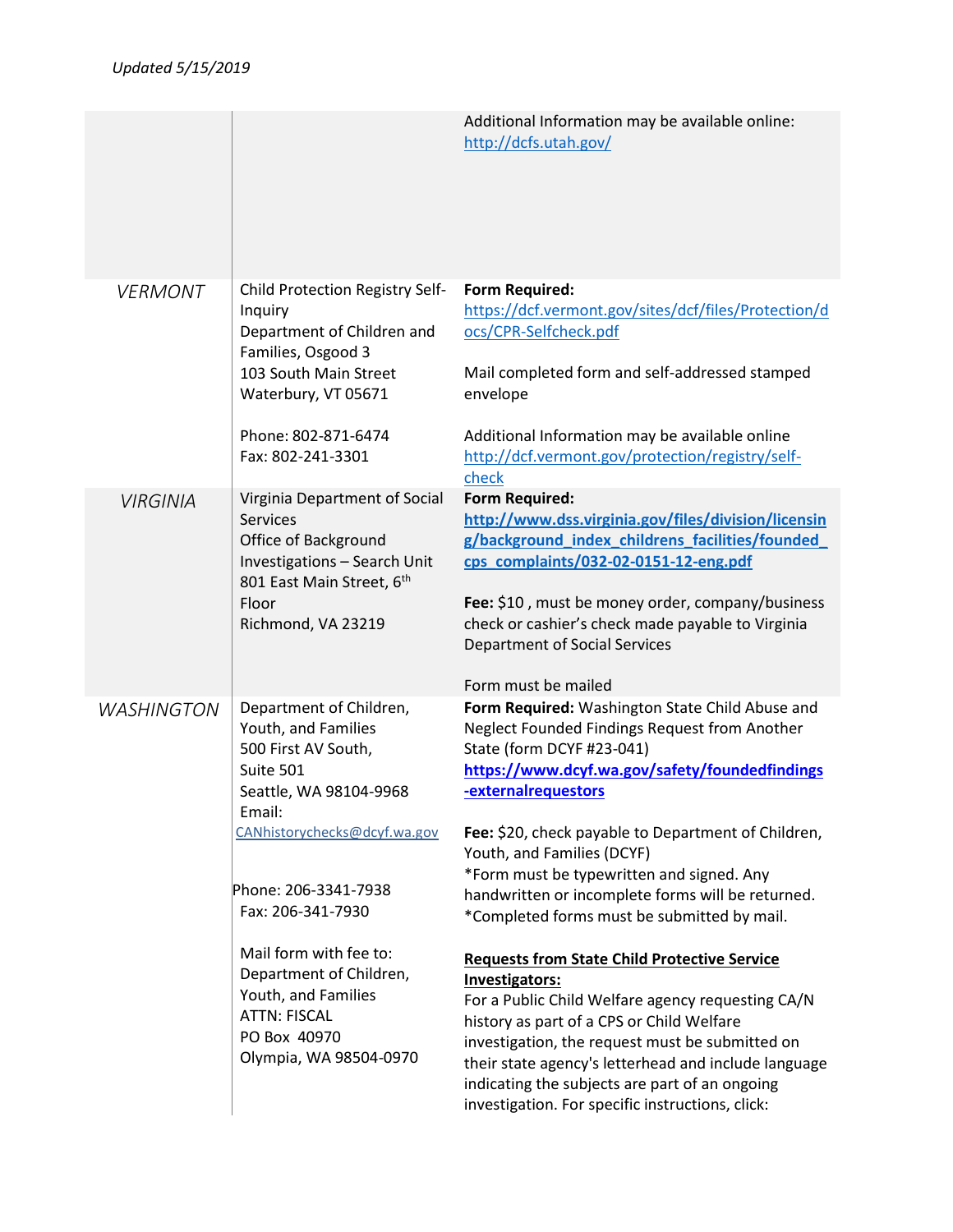|                      |                                                                                                                                                                | https://www.dcyf.wa.gov/safety/foundedfindings-<br>externalrequestors<br>Email the CA/N history request to<br>CANhistorychecks@dcyf.wa.gov or<br>Fax to 206-341-7930                                                                                                                                                                                                                                                                                        |
|----------------------|----------------------------------------------------------------------------------------------------------------------------------------------------------------|-------------------------------------------------------------------------------------------------------------------------------------------------------------------------------------------------------------------------------------------------------------------------------------------------------------------------------------------------------------------------------------------------------------------------------------------------------------|
| <b>WEST VIRGINIA</b> | Bureau of Children and<br><b>Families</b><br>350 Capitol Street, RM 691<br>Charleston, WV 25301<br>Phone: 304-558-7980                                         | Form Required: Authorization and Release for<br><b>Protective Services and Provider Record Checks for</b><br><b>Adoption/Foster Care Only</b><br><b>Child Care Agencies use this form:</b><br>https://dhhr.wv.gov/bcf/Providers/Documents/AU<br>THORIZATIONRELEASERECORDCHECK.pdf<br>Form should be filled out using blue ink; original<br>should be submitted via mail to address listed on<br>form.                                                       |
| <b>WISCONSIN</b>     | Department of Safety and<br>Permanence<br>201 E. Washington Street<br>Madison, WI 53703<br>Email:<br>CWBckgrdRequests@wiscons<br>in.gov<br>Fax: (608) 226-5521 | Form Required: DCF-F-5065-E Request for Child<br>Protective Services Background Check for Certain<br>Purposes.<br>Search for Form #5065 on this page to access form<br>in English, Hmong, or Spanish:<br>https://dcf.wisconsin.gov/forms<br>Or click here for the direct link to the English<br>version:<br>https://dcf.wisconsin.gov/files/forms/doc/5065.doc<br>$\underline{x}$<br>Form can be emailed or faxed. Hand-written<br>signatures are required. |
| <b>WYOMING</b>       | Department of<br><b>Family Services</b><br><b>Central Registry</b><br>2300 Capitol Ave, 3rd<br>FloorCheyenne, WY<br>82002                                      | <b>Form Required:</b><br>https://drive.google.com/file/d/1n3TwihoSOh9ZSN<br>f5s4NpwRbKHKT4HwS/view<br>(Central Registry Screening Form/DFS Form SS/APS-<br>26)<br>Fee: \$10 for each individual screened; check or<br>money order<br>Include Self-Addressed envelope (postage<br>appreciated, but not required), typed list of names,                                                                                                                       |